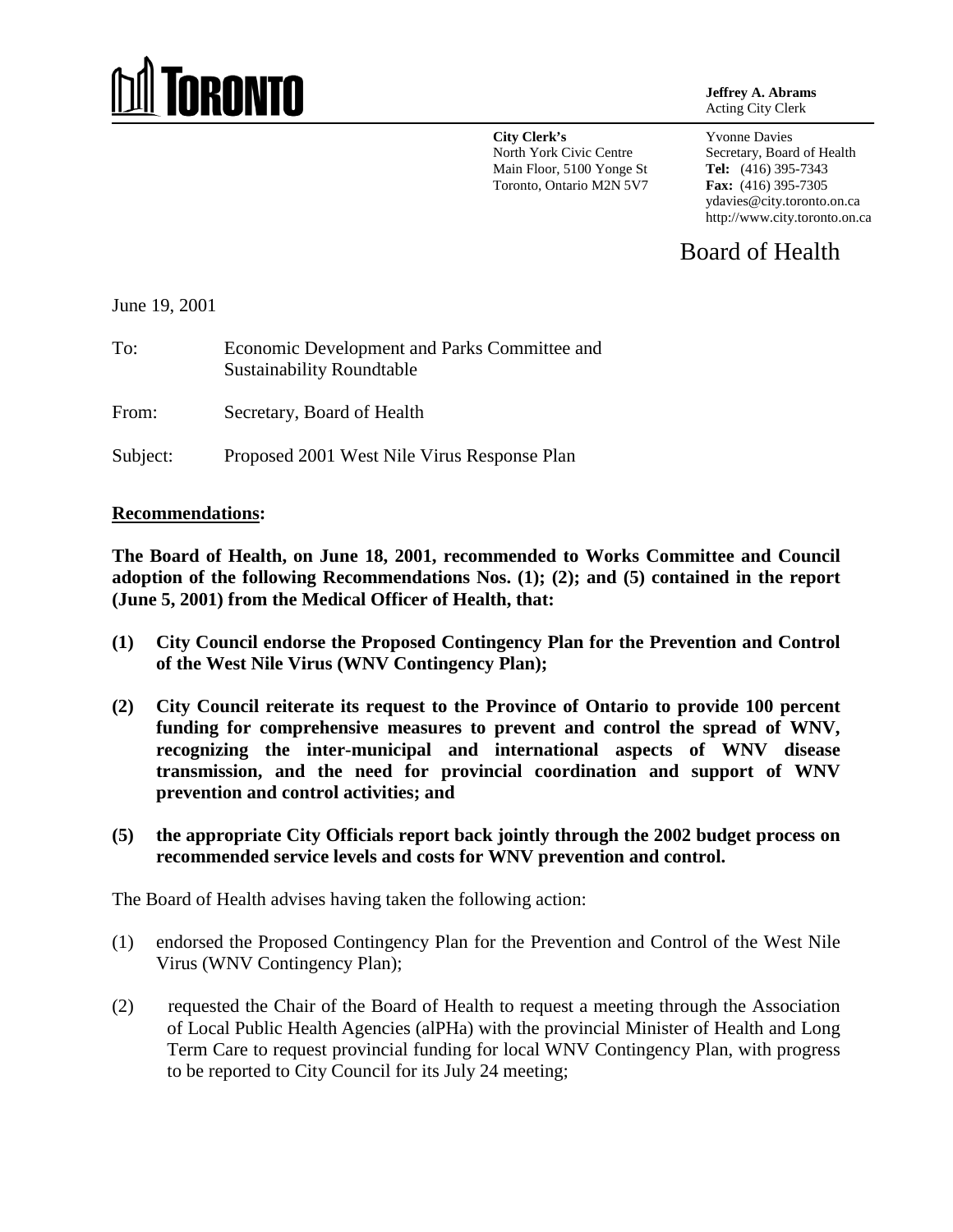- (3) requested the Medical Officer of Health to report through the 2002 operating budget process on:
	- (a) health-related criteria by which mosquito surveillance and control activities would be undertaken in the City of Toronto, along with associated costs;
	- (b) an update on the degree of WNV prevention and control activities having been undertaken in other Ontario health units, including associated costs and results to date;
	- (c) financial implications for 2002 and beyond from implementation of the WNV Contingency Plan;
- (4) forwarded this report to the Economic Development and Parks Committee, and to the Sustainability Roundtable for their consideration with a request that they submit their comments directly to Council when this matter is considered; and
- (5) forwarded this report to:
	- (a) the City's Occupational Health and Safety Committee, the Chief Building Official and the Executive Director, Municipal Licensing and Standards, for information and appropriate action; and
	- (b) the Toronto school boards and respective unions and associations and requested the school boards to provide students with educational material (fact sheets provided by the Medical Officer of Health) as soon as possible and before the end of the school year.

## Background:

The Board of Health at its meeting on June 18, 2001, had before it a report (June 13, 2001) from the Medical Officer of Health, proposing a Contingency Plan for the Prevention and Control of the West Nile Virus (WNV Contingency Plan) for the City of Toronto, as requested by the Toronto Board of Health at its meeting on April 24, 2001.

The Medical Officer of Health gave an overhead slide presentation.

Mr. Peter Tabuns, Greenpeace, appeared before the Board of Health in connection with this matter.

May I draw your attention to Action No. (4) above.

Secretary Board of Health

Y. Davies/jd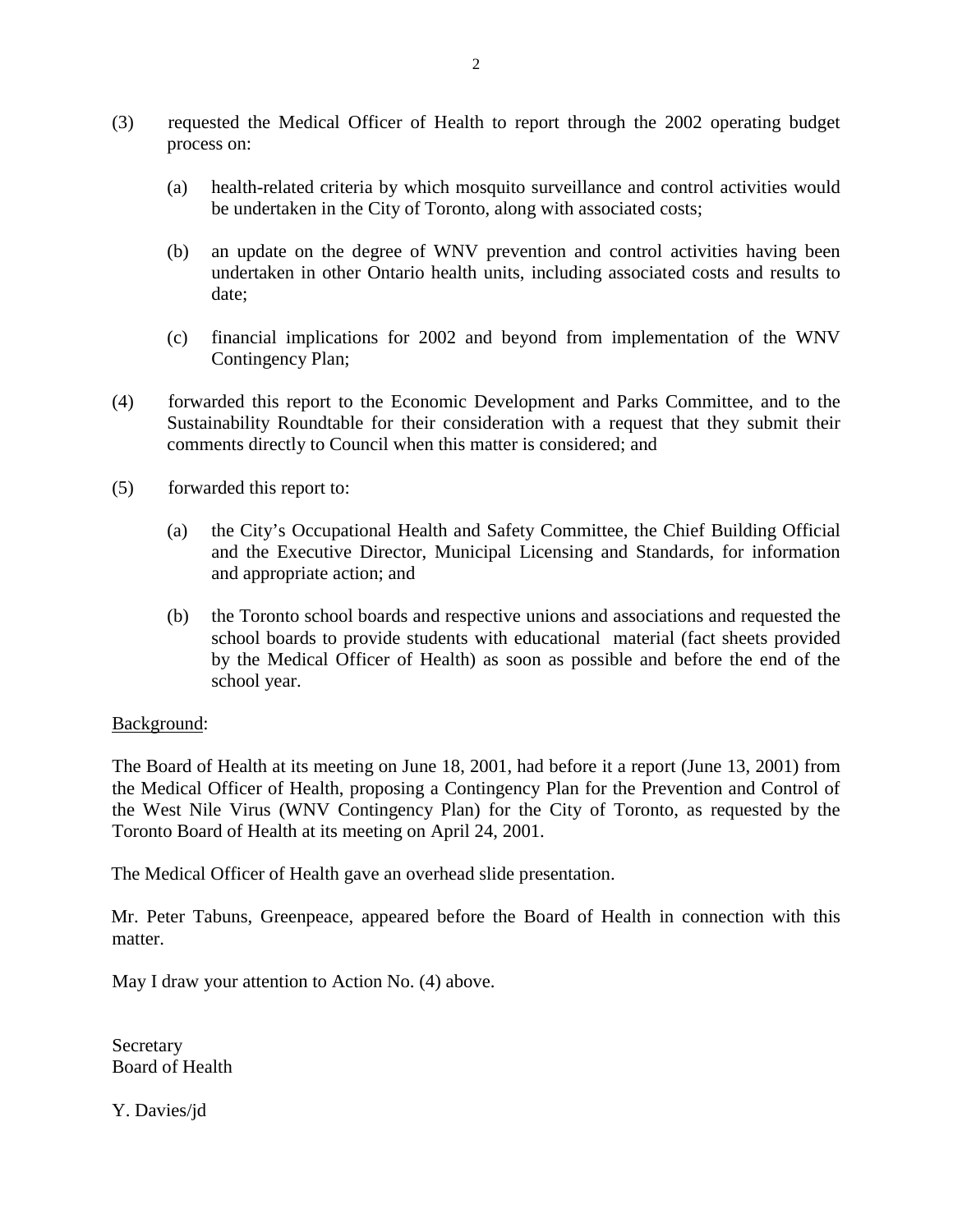Attachment

Item No. 7

- Also sent to: Medical Officer of Health Chair, Board of Health Economic Development and Parks Committee Sustainability Roundtable Occupational Health and Safety Committee Chief Building Official Executive Director, Municipal Licensing and Standards Toronto District School Board Toronto Catholic District School Board French Public School Board French Separate School Board ALPHA Minister of Health and Long Term Care School Unions and Associations
- c. Ms. Jane Speakman, Legal Services

0618.07a.tl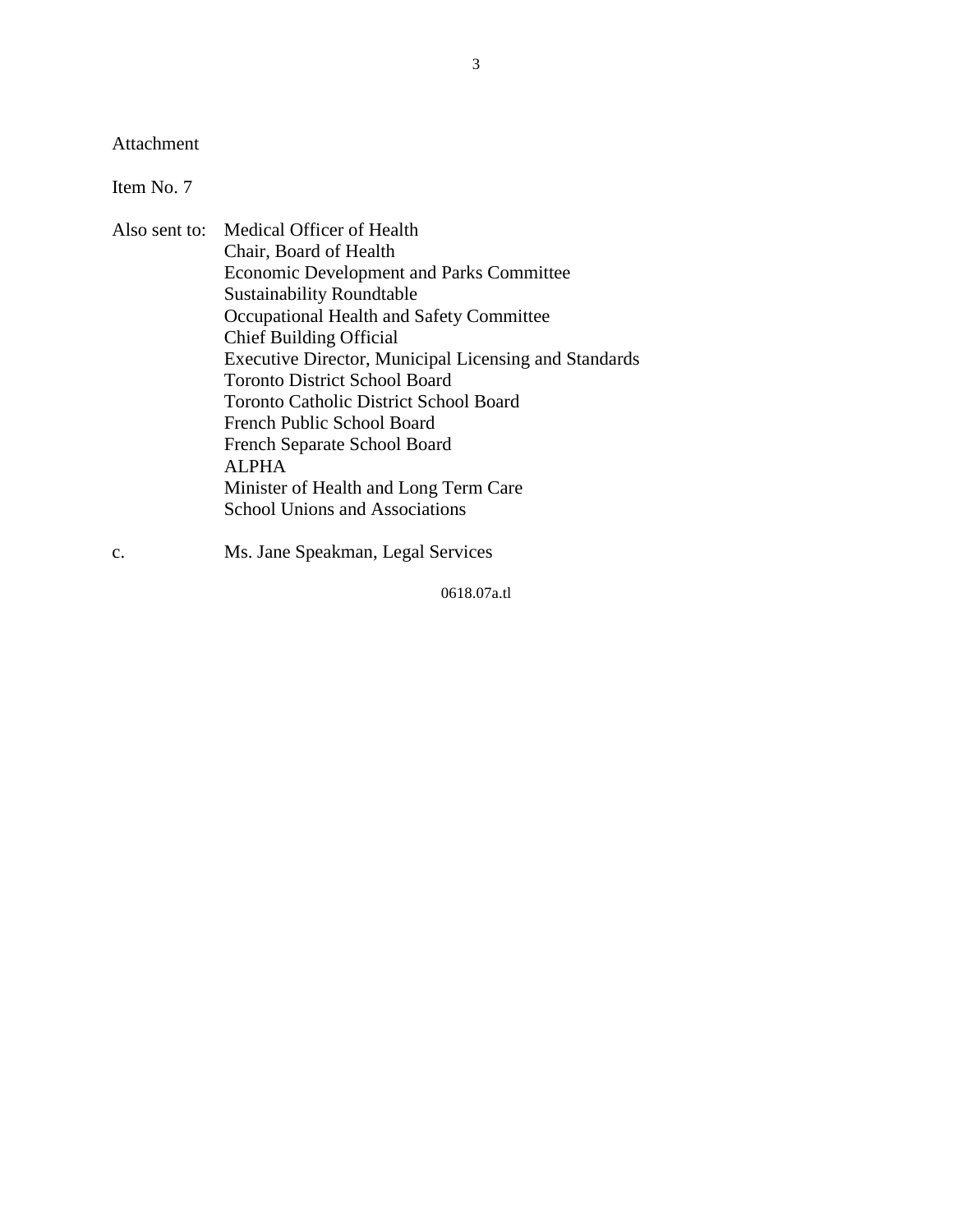# (Report dated June 13, 2001 addressed to the Board of Health from the Medical Officer of Health)

#### Purpose:

To propose a Contingency Plan for the Prevention and Control of the West Nile Virus (WNV Contingency Plan) for the City of Toronto, as requested by the Toronto Board of Health at its meeting of April 24, 2001.

#### Financial Implications and Impact Statement:

Full implementation of the proposed WNV Contingency Plan requires a one-time investment of \$42,000 for Interactive Voice Response (IVR) telephone technology for "Toronto Health Connection", the centralized client intake system used by Toronto Public Health to receive all public enquiries and referrals. The IVR upgrade will be used in future for a variety of applications that will improve efficiency and customer service within Toronto Public Health. This will be funded through internal reallocation and deferral of purchases within the approved 2001 Public Health Operating Budget.

Program expenses will include printing for public education materials. Temporary staffing may also be needed for dead bird surveillance, control of standing water and response to public enquiries and concerns; costs for emergency preparedness and response will be contingent upon actual disease levels and associated responses. These program expenses will be funded through internal reallocations within the approved 2001 Public Health Operating Budget and will be reported through the 2001 variance process.

To date there is no commitment by the Province of Ontario to cover WNV Contingency Plan costs, either fully or on a cost-shared basis. Financial implications for 2002 and beyond from implementation of the WNV Contigency Plan will be the subject of a report to the Board of Health and Policy and Finance Committee during the 2002 Budget Process.

Mosquito surveillance is estimated to cost approximately \$240,000 a year for Works and Emergency Services and for Parks and Recreation combined, a cost that cannot be absorbed within their approved 2001 operating budgets, as mosquito control activities lie beyond the City's traditional core businesses. Service level options and associated costs for mosquito surveillance and control will be the subject of a future report through the 2002 operating budget process.

The Interim Chief Financial Officer and Treasurer has reviewed this report and concurs with the financial impact statement.

#### Recommendations:

It is recommended that: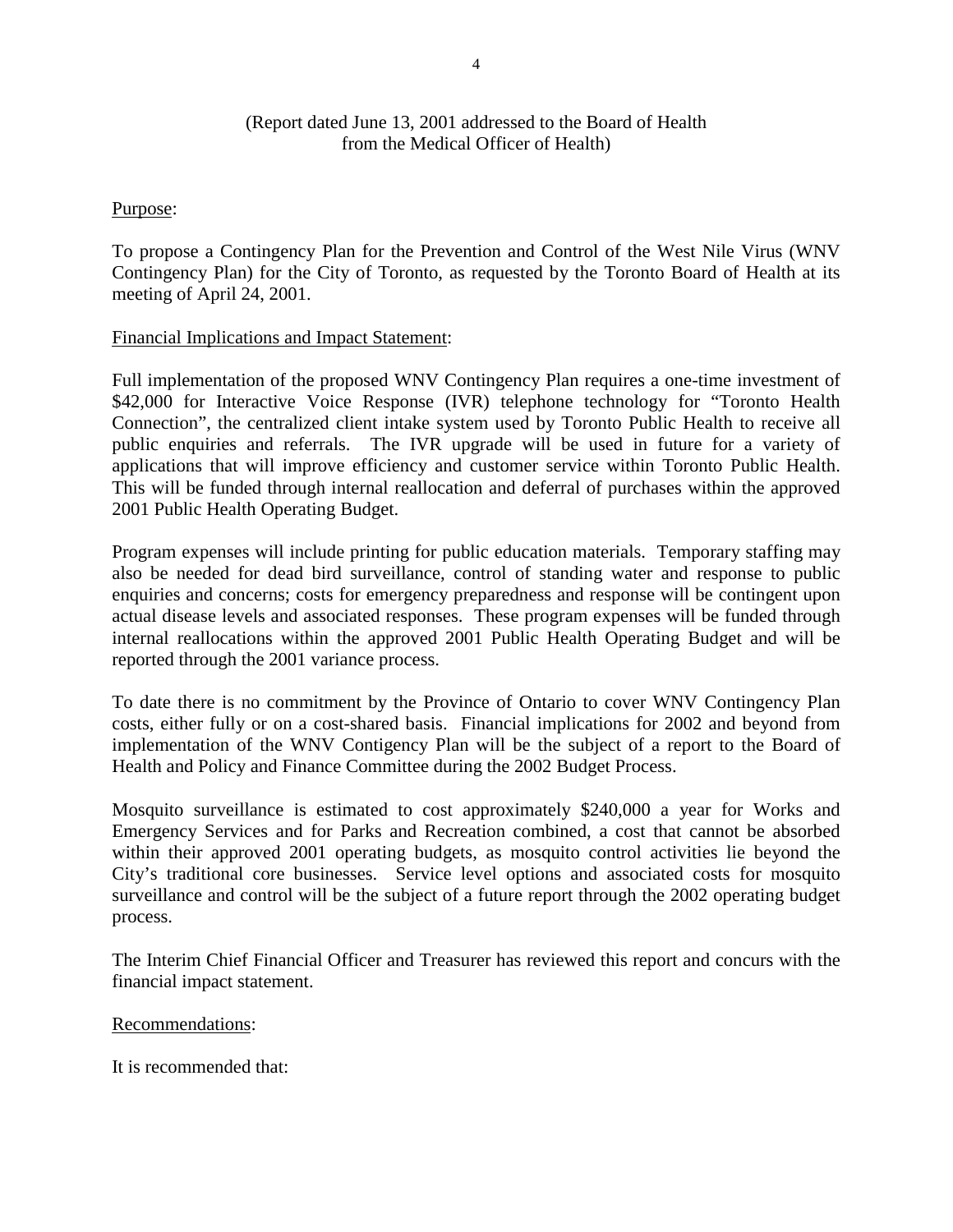- (5) the Board of Health and City Council endorse the Proposed Contingency Plan for the Prevention and Control of the West Nile Virus (WNV Contingency Plan);
- (6) City Council reiterate its request to the Province of Ontario to provide 100% funding for comprehensive measures to prevent and control the spread of WNV, recognizing the inter-municipal and international aspects of WNV disease transmission, and the need for provincial coordination and support of WNV prevention and control activities;
- (7) the Chair of the Board of Health request a meeting through the Association of Local Public Health Agencies (alPHa) with the provincial Minister of Health and Long Term Care to request provincial funding for local WNV Contingency Plan, with progress to be reported to City Council for its July 24 meeting;
- (8) the Medical Officer of Health report through the 2002 operating budget process on:
	- (c) health-related criteria by which mosquito surveillance and control activities would be undertaken in the City of Toronto, along with associated costs;
	- (d) an update on the degree of WNV prevention and control activities having been undertaken in other Ontario health units, including associated costs and results to date;
	- (c) financial implications for 2002 and beyond from implementation of the WNV Contingency Plan;
- (9) the appropriate City Officials report back jointly through the 2002 budget process on recommended service levels and costs for WNV prevention and control; and
- (10) this report be forwarded to the Works Committee, to the Economic Development and Parks Committee, and to the Sustainability Roundtable for their consideration.

#### Background:

At its meeting of April 23, 2001 the Board of Health endorsed the preparation of a WNV Contingency Plan that minimizes the use of pesticides and recommended that City Council ensure that the Inter-departmental West Nile Virus Co-ordinating Committee develop and implement this plan. It also requested that the Medical Officer of Health submit a report on staff activities to the Board of Health at its meeting scheduled to be held on June 18, 2001.

#### Comments:

Following its first North American detection in New York City in 1999, the WNV spread rapidly to 12 states plus the District of Columbia (Washington) in 2000. While the virus has not yet been confirmed within Ontario, it is likely to reach the City of Toronto within the foreseeable future. This highlights the need for the City to prepare for the possible occurrence of WNV or other arboviruses such as malaria, Eastern Equine Encephalitis, or St. Louis Encephalitis. Over the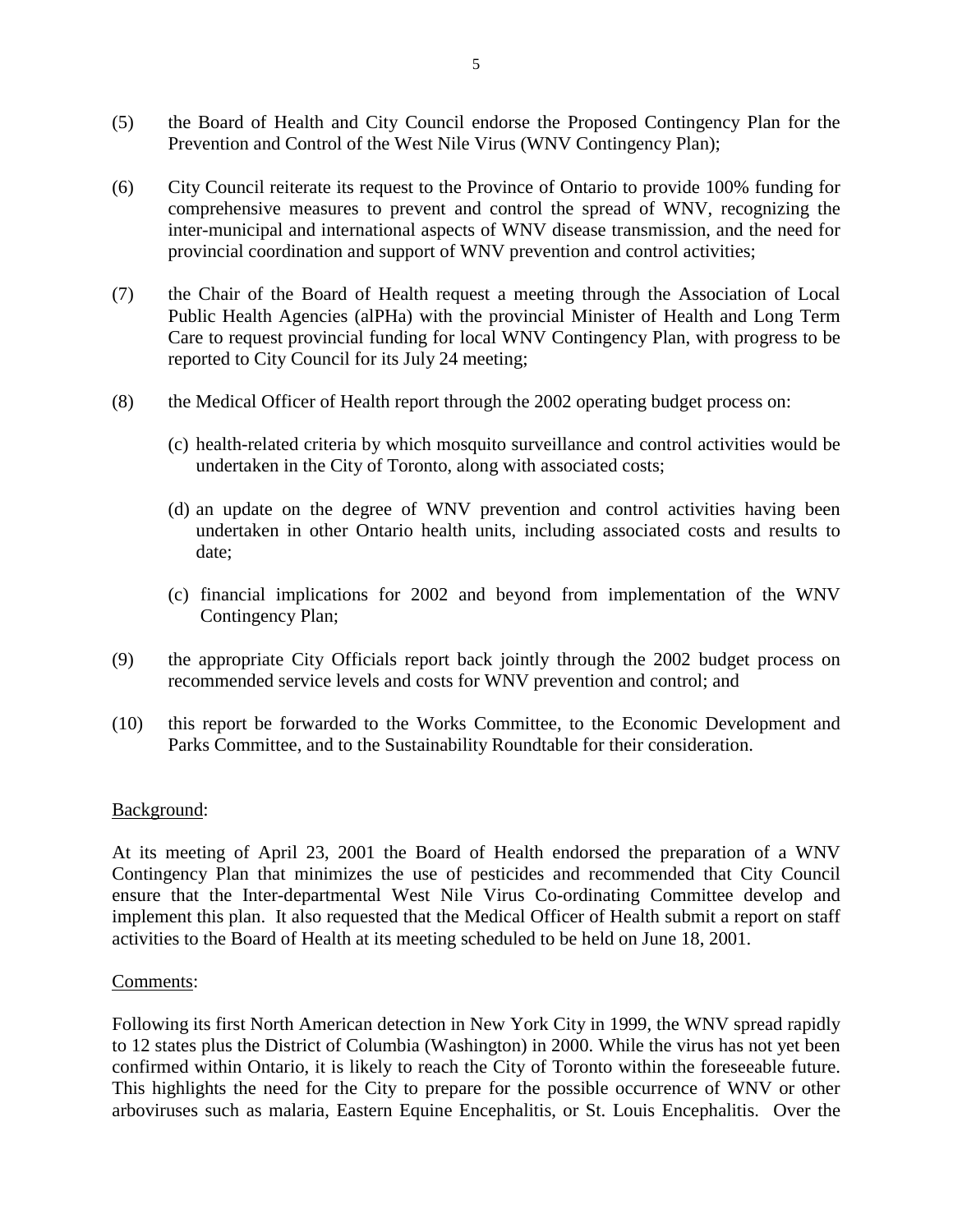past several months, Toronto Public Health, in co-operation with other City departments and other public health units in Ontario, has been engaged in an intensive planning effort to prepare for the possible emergence of the WNV. Since the WNV is only one of many possible vectorborne diseases that may pose a threat to health in Toronto in the future, the WNV Contingency Plan needs to lay the foundation for a long term comprehensive approach to preventing vectorborne diseases in the City.

The U.S. Experience:

In 1999, the WNV was responsible for 62 cases of encephalitis (inflammation of the brain), including 7 deaths, in New York City and surrounding areas. During 2000, there were 21 confirmed cases, including 2 deaths, in New York City and the surrounding area. Public Health officials in the U.S. believe that the rapid response to the disease, including the implementation of mosquito control measures, helped limit the impact of WNV on human health.

Once a cluster of cases of encephalitis that occurred in 1999 in New York City was identified as due to the mosquito-borne West Nile virus, the New York City Department of Health instituted a public education campaign to encourage people to take precautions against mosquito bites and started a pesticide spraying program to control adult mosquitoes.

To evaluate the capacity of the City to respond in the event of an outbreak of WNV disease in Toronto, Toronto Public Health evaluated the experience of New York City and other U.S. municipalities. In 1999, New York City was taken by surprise with the appearance of WNV in the City. Even with 75 emergency response operators, the New York Department of Health was unable to cope with the peak call volume. This resulted in many callers telephoning their councillors and the mayor's office. To address this problem the Department installed an Interactive Voice Response (IVR) system. With this system in place, only 17,000 of the 110,000 calls (about 15 percent) received, actually needed interaction with a live operator, which greatly reduced the staff time required to answer enquiries. Based on data from New York City and adjusting for the difference in population, it is estimated that in the event of a WNV outbreak in the City, Toronto Public Health could receive about 25,000 calls per month in the WNV season, (i.e. July to September).

In 2000, the New York City Department of Health implemented a comprehensive mosquito surveillance and control program. It included public education to encourage the elimination of mosquito breeding sites and the use of personal protective measures. As well, the Department directed a large-scale larvicide program in over 150,000 storm water catch basins and other potential breeding sites. Pesticides were also sprayed to control adult mosquitoes in a 3 km (two-mile) radius around locations where dead birds infected with WNV were found. The total cost of this program in 2000 was approximately \$15 million (U.S.), which included \$4.6 million (U.S.) for control of adult mosquitoes using pesticides. Westchester County, just north of metropolitan New York City, spent \$2.6 million (U.S.) on its control efforts. This amounts to about \$1.50 (U.S.) per person in New York City and \$3 (U.S.) per person in Westchester County.

Lessons Learned: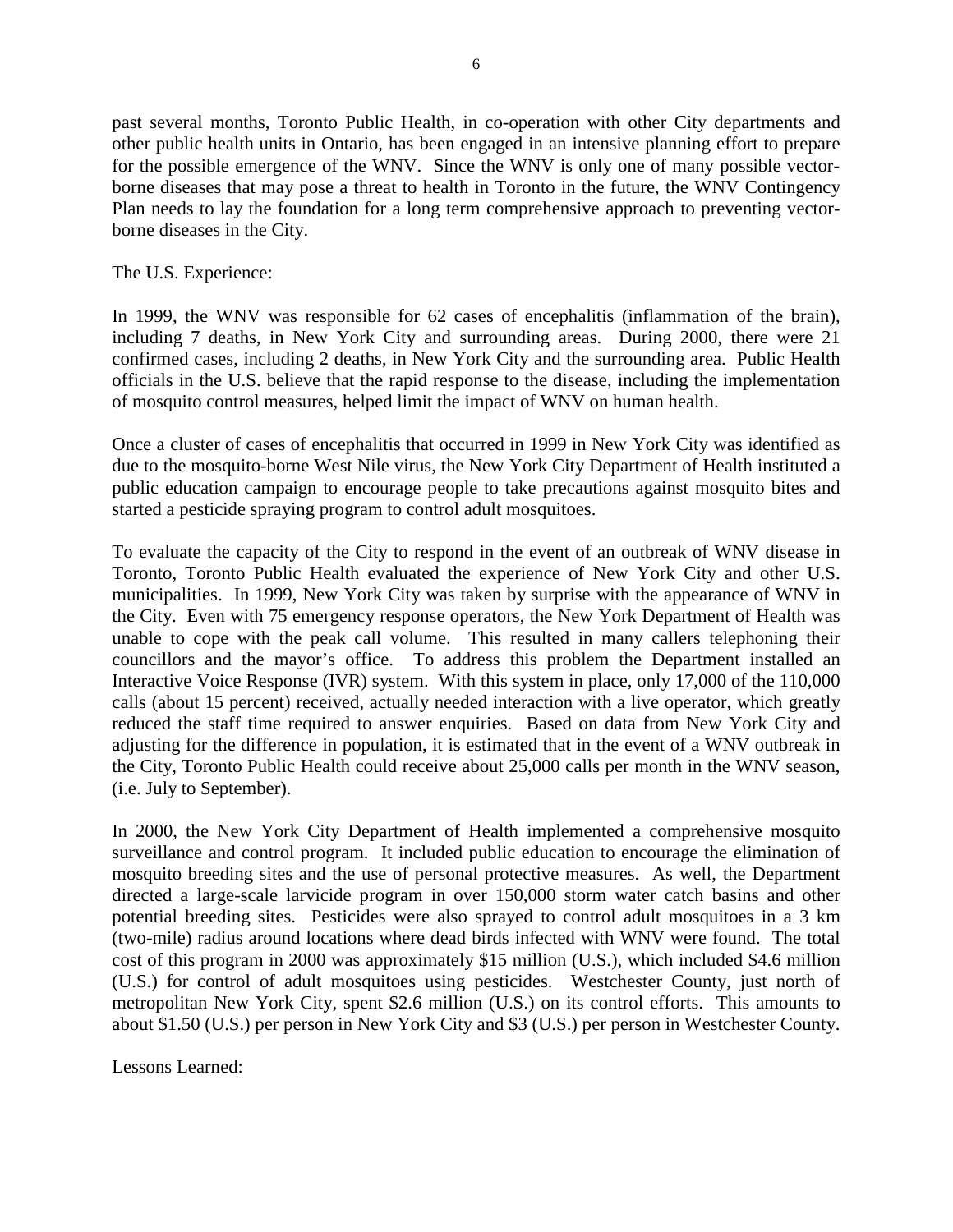There has been strong criticism of the New York response to the WNV in 1999. Pesticide spraying to control adult mosquitoes started in September after the peak of disease transmission occurred. This suggests that pesticide spraying may have had very little effect on the total burden of disease. A legal suit was launched against the City for its spraying program and is still in the appeal process.

It appears that WNV activity peaks in July and early August. To limit transmission of WNV to humans, mosquito abatement measures (including larval control if necessary) should start in June. This emphasizes the need for taking appropriate measures early enough in the season and before the appearance of the virus in Toronto.

The controversy regarding the use of pesticides in New York continued in 2000. There have been reports of safety violations by the contractor responsible for the pesticide spraying efforts, with some workers experiencing adverse health effects due to over exposure to the pesticide. As well, there have been some incidents of by-stander exposure and concerns about contamination of fruits and vegetables in outdoor stands. There are unconfirmed reports that the high reliance on pesticides has also affected the aquatic ecosystem with an adverse impact on the local fisheries. As a response to this criticism, New York City has announced reduced emphasis on pesticides in its 2001 plan.

Integrated pest management (IPM) is recommended in this report to reduce the future pesticide use, thereby avoiding direct costs as well as health and legal risks. However, this requires good mosquito surveillance data to ensure that pesticides are used only where and when they are essential.

# Federal and Provincial Activities:

The Canadian government has formed a federal-provincial National Steering Committee for West Nile Virus to implement a co-ordinated WNV response. In 2000, it instituted a surveillance program which included the use of sentinel chickens at selected sites close to the Canada-U.S. border as well as the collection and testing of mosquitoes and dead birds. Based on the evaluation of the efforts in 2000 and the experience in the U.S., efforts this year will concentrate on the testing of dead birds of the corvidae family (e.g. crows and blue jays). At the request of the National Steering Committee, the Pesticide Management Regulatory Agency has prepared a guide entitled, "Municipal Mosquito Control Guidelines" to assist municipalities in their response to WNV. This report outlines the requirements for an effective program to control mosquitoes.

The Ontario Ministry of Health and Long Term Care has recently released "West Nile Virus: Surveillance and Prevention in Ontario, 2001". This document outlines the two components of the provincial response which are the responsibility of the local health units to implement: surveillance and education. Although the document also provides information on mosquito control, it is not indicated who would take the responsibility for pesticide spraying should this become necessary. No provisions have been made for provincial coordination or funding of the activities outlined in the response template despite repeated requests by public health units (see Appendix 1).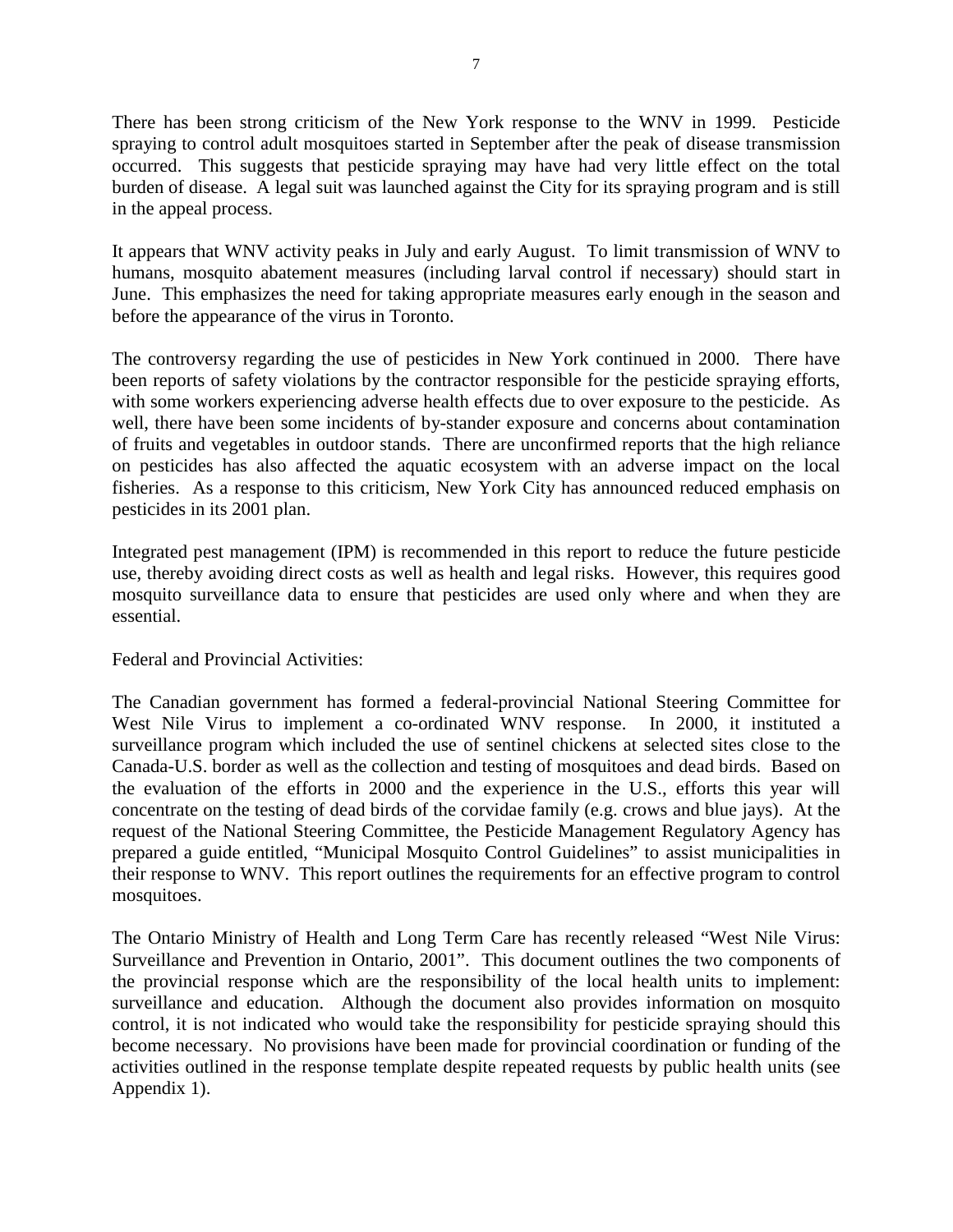In its contingency plan, the Ontario Ministry of Health and Long Term Care has indicated that health units in the southern zone, which includes Toronto, are to participate in dead bird surveillance. The public is requested to report sightings of dead birds to the local health unit which will collect specimens and send those in good condition to the Canadian Co-operative Wildlife Health Centre in Guelph. From there, birds will be sent for testing at the National Microbiology Laboratory. The federal government is covering the cost of dead bird analysis. If WNV is identified in a dead bird, the Ministry will provide mosquito traps to a local health unit to help them characterize the mosquito population in the vicinity of inhabited areas.

When the presence of WNV has been confirmed in a health unit or immediately adjacent health unit, health units are expected to continue to collect data on sightings of dead birds, submit specimens for testing, institute mosquito surveillance in the immediate vicinity where a positive bird or animal has been found, and to enhance their surveillance for human illness.

## Status of Activities in Toronto:

Toronto has established the Inter-departmental WNV Committee to steer the development and implementation of WNV Contingency Plan for the City. Three working groups have been established: Communications, Data Management, and Surveillance and Control. These groups have outlined the requirements for WNV preparedness and response which form the basis for the proposed WNV Contingency Plan.

The City of Toronto proposes a staged approach related to the degree of risk posed by WNV in the City that is consistent with provincial direction:

- Stage 1 Current situation where there is no evidence of WNV in Toronto or its vicinity
- Stage 2 Confirmed presence of WNV in adjacent health unit
- Stage 3 Confirmed presence of WNV in Toronto (non-human)
- Stage 4 Human case of WNV in Toronto

The goal of the program is to limit the impact of WNV on human health, including the prevention of death, by reducing the number of breeding grounds for the mosquito vectors and by detecting the presence of WNV in the environment before humans are infected.

Unlike some other municipalities such as Winnipeg, the City of Toronto does not have an ongoing mosquito control program at this time. Toronto Public Health supports an integrated pest management approach that minimizes the need for the use of pesticides. Effective vectordisease control programs require on-going commitment to surveillance activities and the capacity for instituting vector control activities when needed. Municipalities that have mosquito management programs have operational units dedicated to this function. Therefore, WNV and other vector-borne disease control would require substantial investment in a new function by the City. Activities proposed under the plan will lay the foundation for such a program if it is found to be necessary in the long-term.

The specific components of the WNV Contingency Plan are outlined below and detailed in Appendix 2. Full implementation of the proposed plan will be dependent upon the outcomes of the 2002 operating budget process.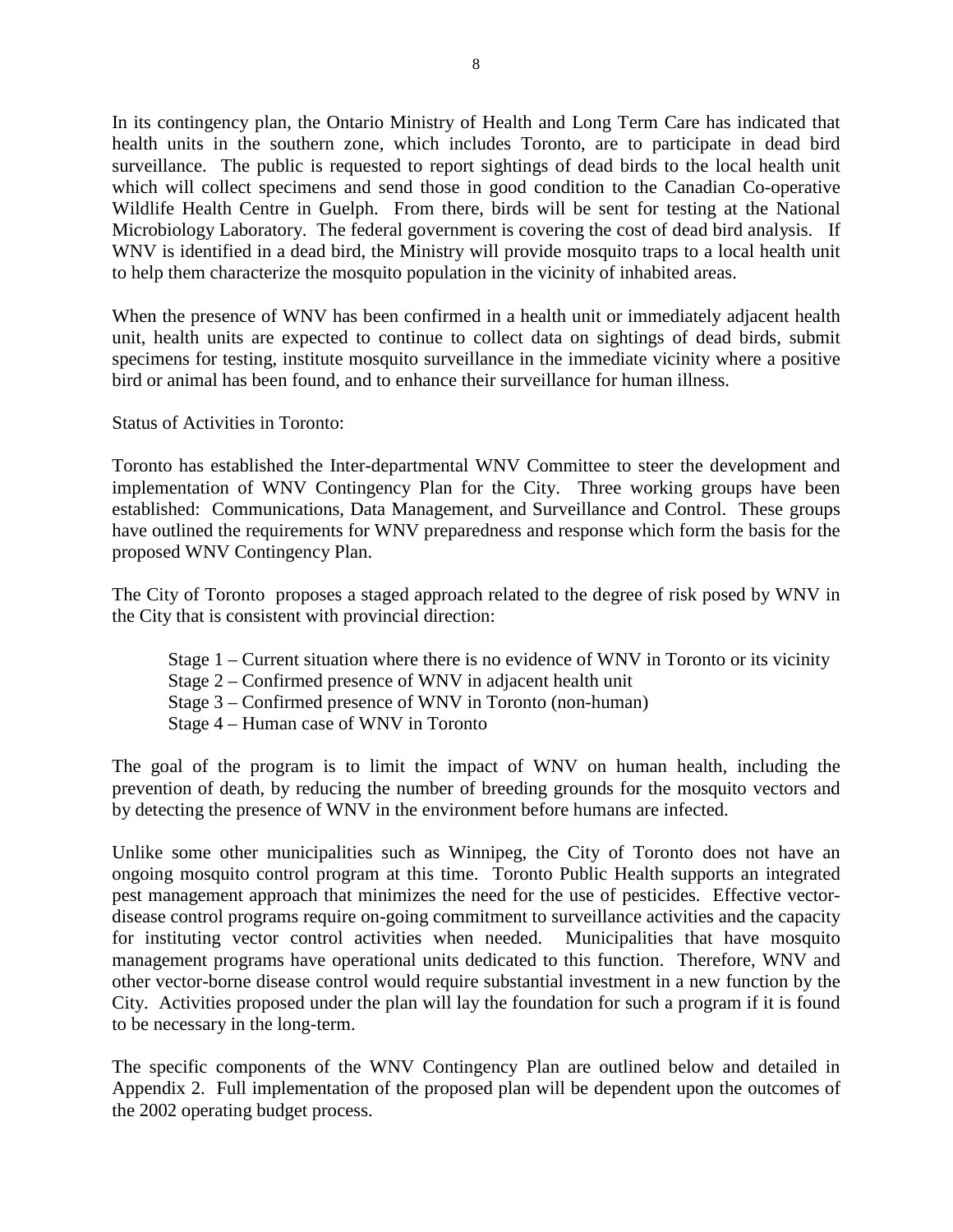#### (A) Education

Public Awareness:

There is a need to make the public aware of their role in preventing illness due to WNV. They have a role to play in reporting dead birds, in eliminating mosquito breeding sites and in adopting personal protective measures.

Toronto Public Health, in conjunction with other City divisions and departments, has developed a communications plan and will encourage the public and businesses to eliminate existing artificial mosquito breeding sites on their properties and to avoid their creation. It will also enhance the public's knowledge of risk factors for vector-borne diseases and ways to avoid exposure. As a first step, Toronto Public Health has prepared fact sheets and added a web page on the City's Internet site with questions and answers on WNV and its prevention.

New York City and Albany, N.Y. found it impossible to respond to the number of calls during their WNV outbreaks without an enhanced telephone solution. Based on this experience, Toronto Public Health will enhance the capacity of its Toronto Health Connections telephone line through Interactive Voice Response (IVR technology) to address public enquiries on WNV and the reporting of dead birds or areas of standing water more efficiently. Based on NYC data and after adjusting for differences in population size, it is estimated that Toronto Public Health could receive an average of 24,000 calls per month during a threatened WNV outbreak, i.e. during the peak months of July and August. Implementation of an IVR system for WNV will enhance Toronto Public Health's telephone capacity to respond to other public health emergencies and public information requests in future.

Physicians and Other Health Care Providers:

Health care providers are critical to detecting and preventing vector-borne diseases. Toronto Public Health will increase awareness among physicians to alert them of the signs and symptoms of WNV disease and of the precautions their patients should take to reduce the risk of getting infected. Health care professionals will also be encouraged to participate in surveillance of West Nile virus and other vector-borne diseases. Specific efforts will be made to target those providing services to the elderly, who are at most risk to WNV. A mailing to long term care facilities is also planned.

## Staff Training:

City staff can contribute to WNV control activities by reducing the number of artificial mosquito breeding sites on city-owned properties and avoiding their creation, as well as by participating in bird surveillance activities. Outdoor workers may need to take extra precautions to prevent their exposure to WNV. Toronto Public Health will work with other City divisions and departments to ensure that staff are aware of WNV, and to develop appropriate ways to reduce their risks of exposure to the WNV and ensure they provide the public with an accurate and consistent message.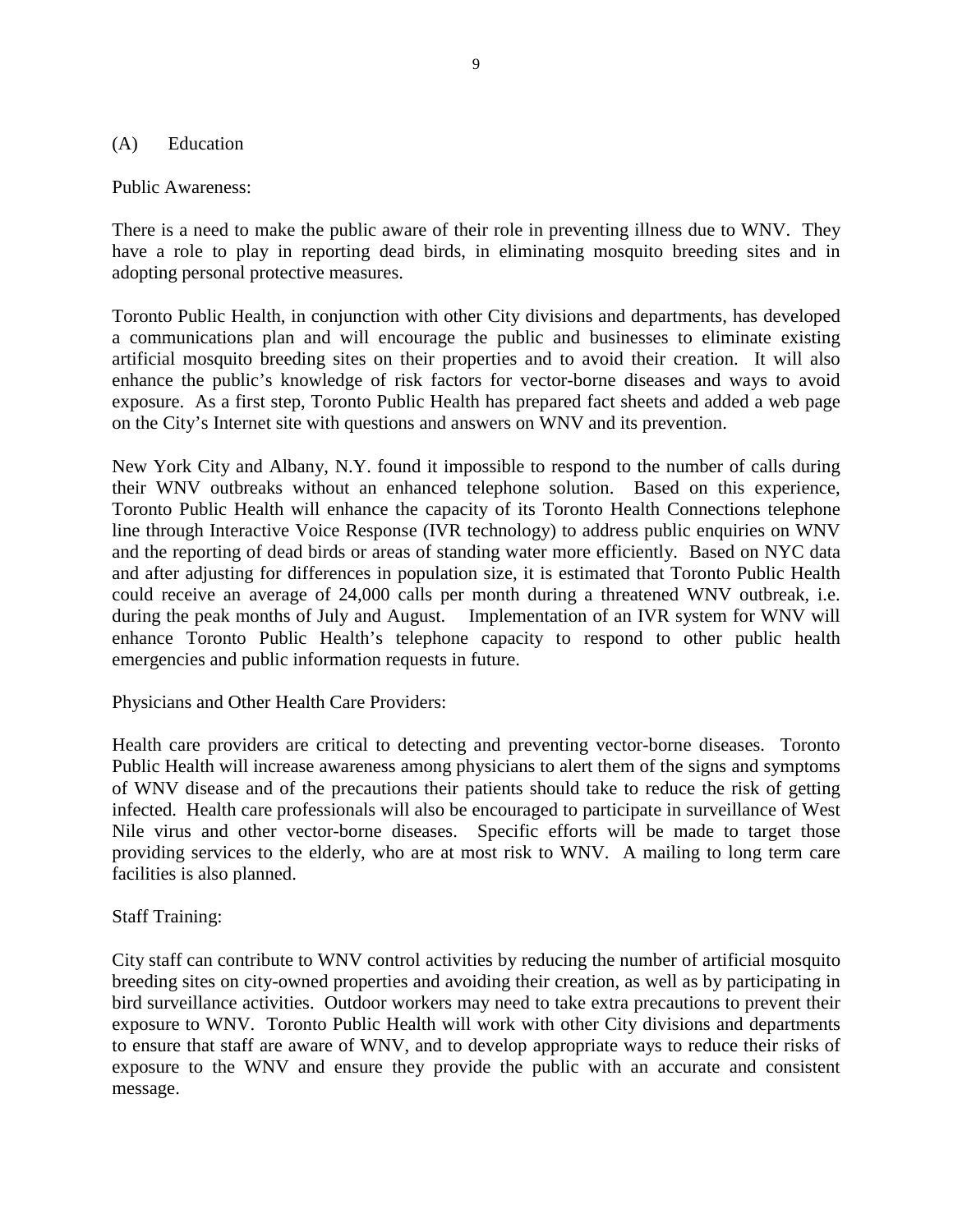Corporate Services is developing a fact sheet on WNV for City staff.

## (B) Surveillance

## Dead Bird Surveillance:

The analysis of dead birds, especially crows and blue jays, has been found to be the best sentinal indicator of the presence of the WNV virus in a region. The City of Toronto is joining in the national bird surveillance program in co-operation with the provincial and federal governments. The general public and the City's outside workers will be encouraged to report dead crows and blue jays to Toronto Public Health. Animal Services will collect these birds and select those to be sent to the Canadian Co-operative Wildlife Health Centre in Guelph for WNV testing.

The national bird surveillance started on May 15, 2001, and Toronto Public Health has already started to collect dead birds. In 2000, Toronto collected about 450 birds and sent 80 for analysis, including 13 crows and 2 blue jays. This compares to New York City which collected approximately 14,000 birds and sent over 1,000 crows for analysis. For surveillance to be effective, it is critical that the public be alerted to report sightings of dead birds to Public Health.

## Human Surveillance:

Viral encephalitis is a reportable disease in Ontario. The Province has instituted enhanced passive human surveillance for West Nile encephalitis. The Chief Medical Officer of Health has reminded hospitals to report suspected cases of viral encephalitis to the local Medical Officer of Health and to the Public Health Branch.

Toronto Public Health has contacted all hospitals in the City to ensure that they are aware of their responsibility to report suspect WNV cases to the Medical Officer of Health.

Mosquito Surveillance:

Mosquito surveillance is an essential part of an integrated pest management (IPM) approach. It consists of identifying potential breeding sites, sampling them for larvae, and trapping adult mosquitoes to count total numbers and species. Not all mosquitoes bite humans and only a few of those that do are of high concern for spread of WNV to humans. Surveys and Mapping Services can assist in identifying and mapping potential breeding sites for mosquitoes in Toronto. Subject to the outcome of the 2002 operating budget process, both Parks and Recreation and Works and Emergency Services will monitor selected sites in the city for the number and type of mosquito larvae and adults. This will provide the City with better data on the major mosquito breeding areas in the City and improve the City's ability to evaluate the need for and effectiveness of a mosquito control program.

(C) Source Reduction and Mosquito Control

Since WNV is an arthropod-borne disease, vector control is an integral part of preventing its transmission to humans. Mosquito control can be divided into Source Reduction, Larva Control and Adult Mosquito Control.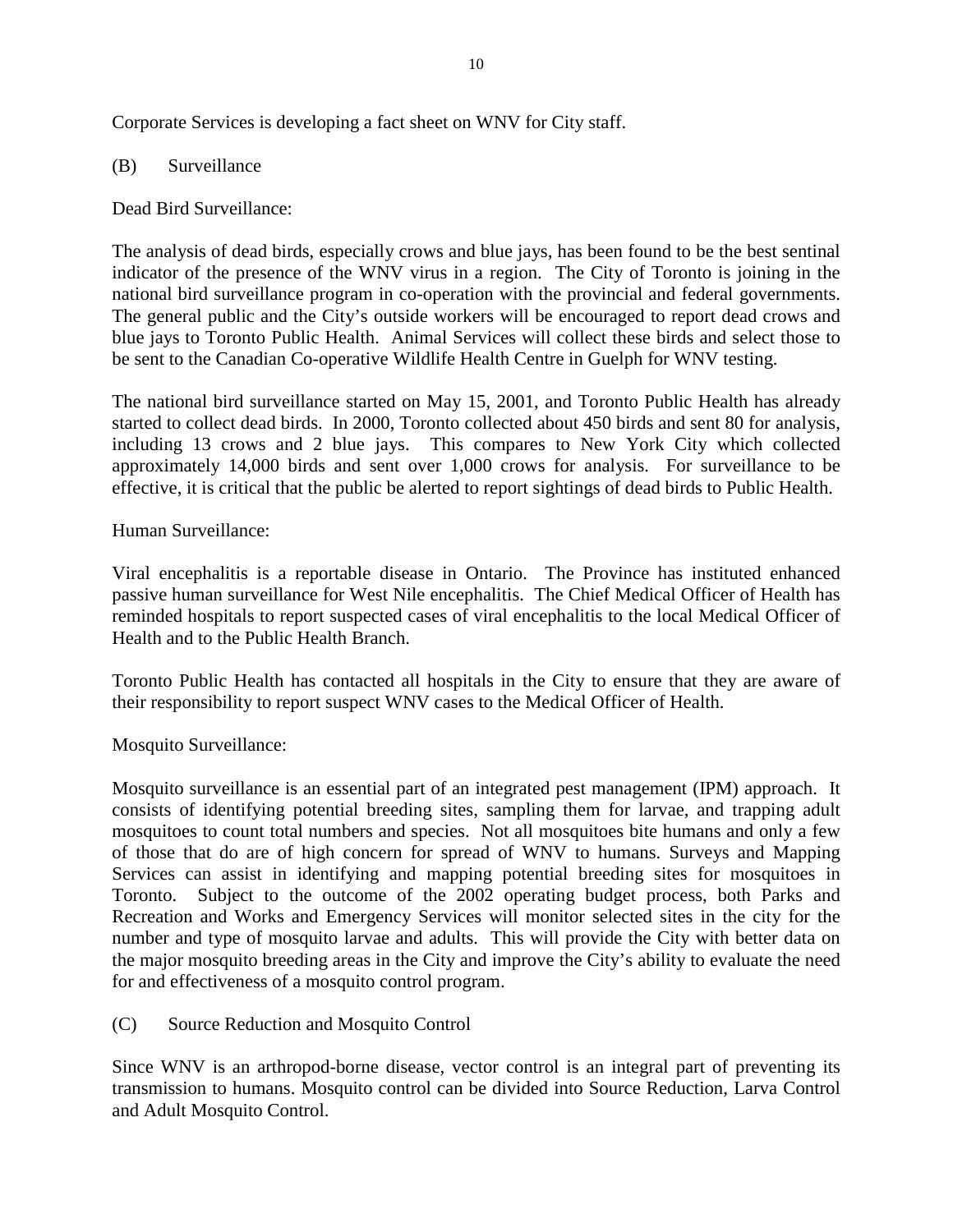Source reduction is the most sustainable form of mosquito control. The main approach is to avoid the creation of mosquito breeding grounds. In addition to source control, people are able to use personal protective measures to reduce their risk of mosquito-borne diseases. However, it is recognized that in some cases the use of pesticides may be necessary. When this is the case, preference is given to the control of the mosquito's aquatic life stages (i.e. use of larvicides) as larvae are more localized, rather than control of adult mosquitoes (i.e. use of adulticides) when mosquitos are dispersed. As well, use of larvicides has fewer adverse environmental and health concerns than the use of adulticides.

There is likely to be concern about mosquitoes breeding in parks and natural areas. Not all mosquitoes pose the same risk to human health, and those that breed closer to home are more likely to be involved in the transmission of the WNV to humans. The primary vector of WNV is Culex pipiens which breeds in small artificial containers that hold stagnant water such as cans, tires, clogged rain gutters etc. It will be important for people to realize that mosquitoes are a natural part of the ecosystem and of the need to use personal protective measures when they venture into areas that may harbour large numbers of mosquitoes. Many natural areas play important ecological functions such as flood prevention and reduction in surface water pollution. These areas also enhance the beauty and quality of life in the City. Therefore, it is essential to recognize that total elimination of mosquitoes is neither possible nor desirable.

At this time the City of Toronto does not have the capacity to undertake a larviciding program or a spraying program to control adult mosquitoes. The City will emphasize education and awareness to encourage residents and businesses to eliminate mosquito-breeding sites. In collaboration with other City departments, municipal agencies, and other organizations, Toronto Public Health will work to eliminate standing water that is breeding mosquitoes in empty lots, tire piles and other vessels. Continual vigilance will be required to ensure that source reduction efforts are sustained throughout the mosquito season.

Depending on the outcome of events, the Medical Officer of Health will review the effectiveness of mosquito control activities in the City and will advise if additional control measures are required, including the potential use of pesticides.

(D) Data Management and Evaluation

Given the very localized nature of mosquito breeding, the mapping of surveillance and control data is an essential tool to guide decision-making and to evaluate the effectiveness of a mosquito management program.

In conjunction with Surveys and Mapping Services of Works and Emergency Services and other affected Divisions, Toronto Public Health will develop a system to record and map surveillance data, including the locations where dead birds are sighted and collected for testing.

In collaboration with the provincial and federal governments and other Public Health Units, Toronto Public Health will evaluate the effectiveness of the prevention and control measures and examine the need for any modification of activities, including the potential institution of a longterm mosquito management program for the City.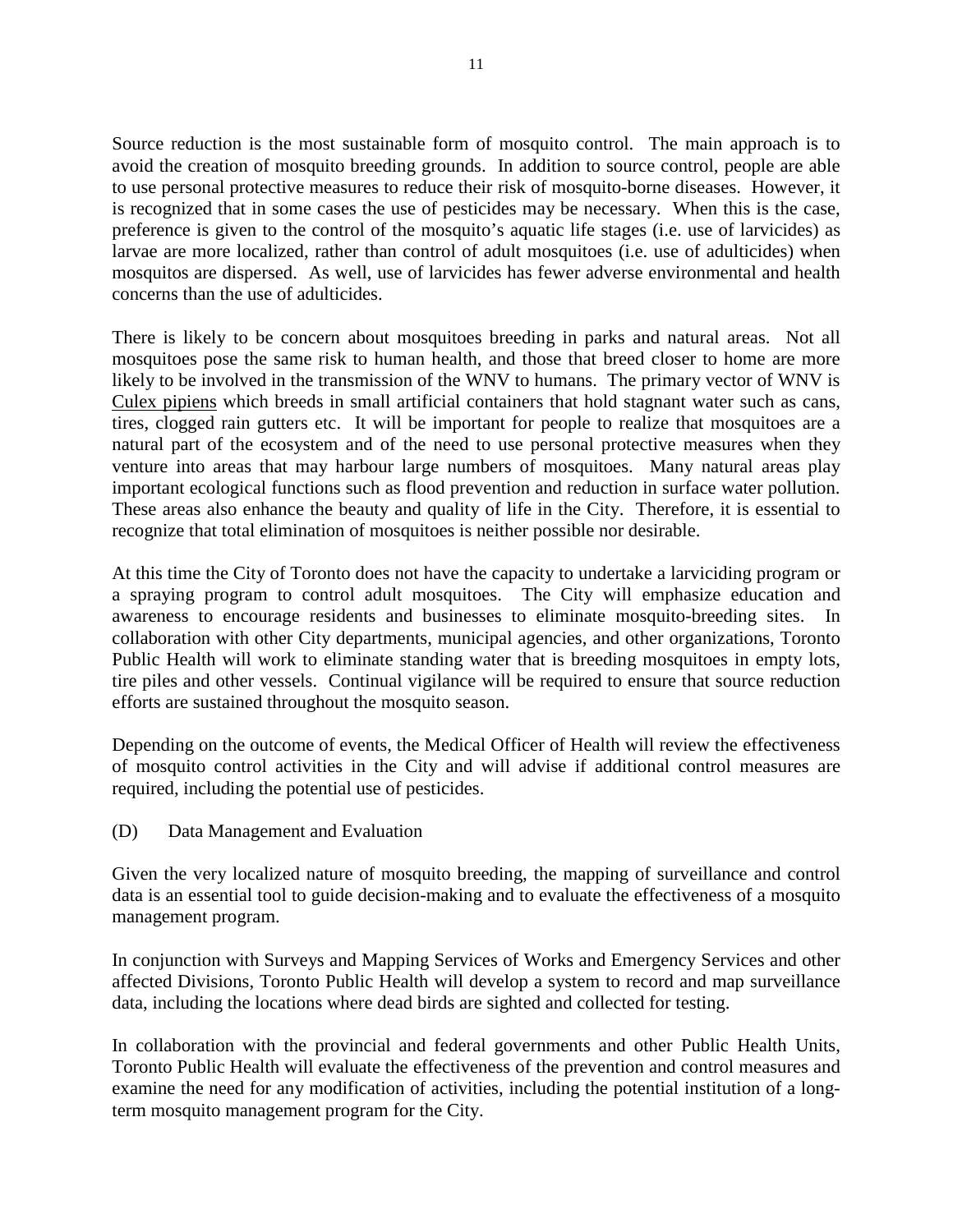Cost of Implementation:

The Working Groups of the Inter-departmental WNV Committee have generated preliminary estimates of the cost to implement the WNV Contingency Plan. These estimates will be verified in relation to the experience of other health units and requests for quotations and will be reported out through the 2002 operating budget process.

Implications:

Due diligence requires the City to implement a WNV Contingency Plan. Failure to do so may place Toronto's residents at increased risk of the emergence of disease and possible death due to WNV. Lack of preparedness could also result in adverse effects on health and the environment associated with the potentially preventable use of pesticides.

It is anticipated that with adequate prevention and control about 50-100 cases of WNV encephalitis could be avoided, including 5-10 deaths. Although difficult to quantify at this time, implementation of an integrated pest management approach could prevent substantial pesticide use. Not only would this reduce environmental risks, but surveillance activities and efforts to reduce mosquito-breeding sites could prevent the need for spraying for adult mosquitoes and avoid as much as \$1 million in spraying costs.

Best practice for vector control is the use of an integrated pest management (IPM) approach. Mosquito surveillance is essential for IPM. These data are required to meet provincial requirements for the use of pesticides and to identify the specific areas where mosquito populations are high enough to need control, so that the Medical Officer of Health can make an informed decision on appropriate mosquito control measures. Experience in other municipalities with established mosquito control programs has also shown that ongoing surveillance reduces the overall cost of vector control by ensuring that efforts are directed to areas that need them most.

The best way to reduce mosquito populations is to reduce the number of places suitable for mosquitoes to breed. This means that the most important strategy for reducing the risk of transmission of WNV to humans is to encourage people to eliminate artificial breeding grounds on their properties. Personal protection measures are another important way for people to prevent mosquitoes from biting them. A public education campaign is essential to encourage the public to adopt these mosquito control and personal protective measures. Stage 1 strategies are essential for ensuring that the City is well prepared should WNV reach Toronto, and also to help ensure that the risk of disease due to WNV is minimized. By reducing the potential need for pesticide use, these activities also reduce the risk to health and the environment, along with significant cost-avoidance (estimated in the millions of dollars for adulticide use).

Artificial breeding grounds of stagnant water on private properties are the primary breeding grounds for the mosquito Culex pipiens, the main carrier of WNV. Without inspections it will be impossible to ensure that corrective action is taken to remove these breeding sites, resulting in an avoidable health risk to the community. The experience in many communities is that well publicized enforcement action provides an incentive for people to remove mosquito-breeding sites on their properties.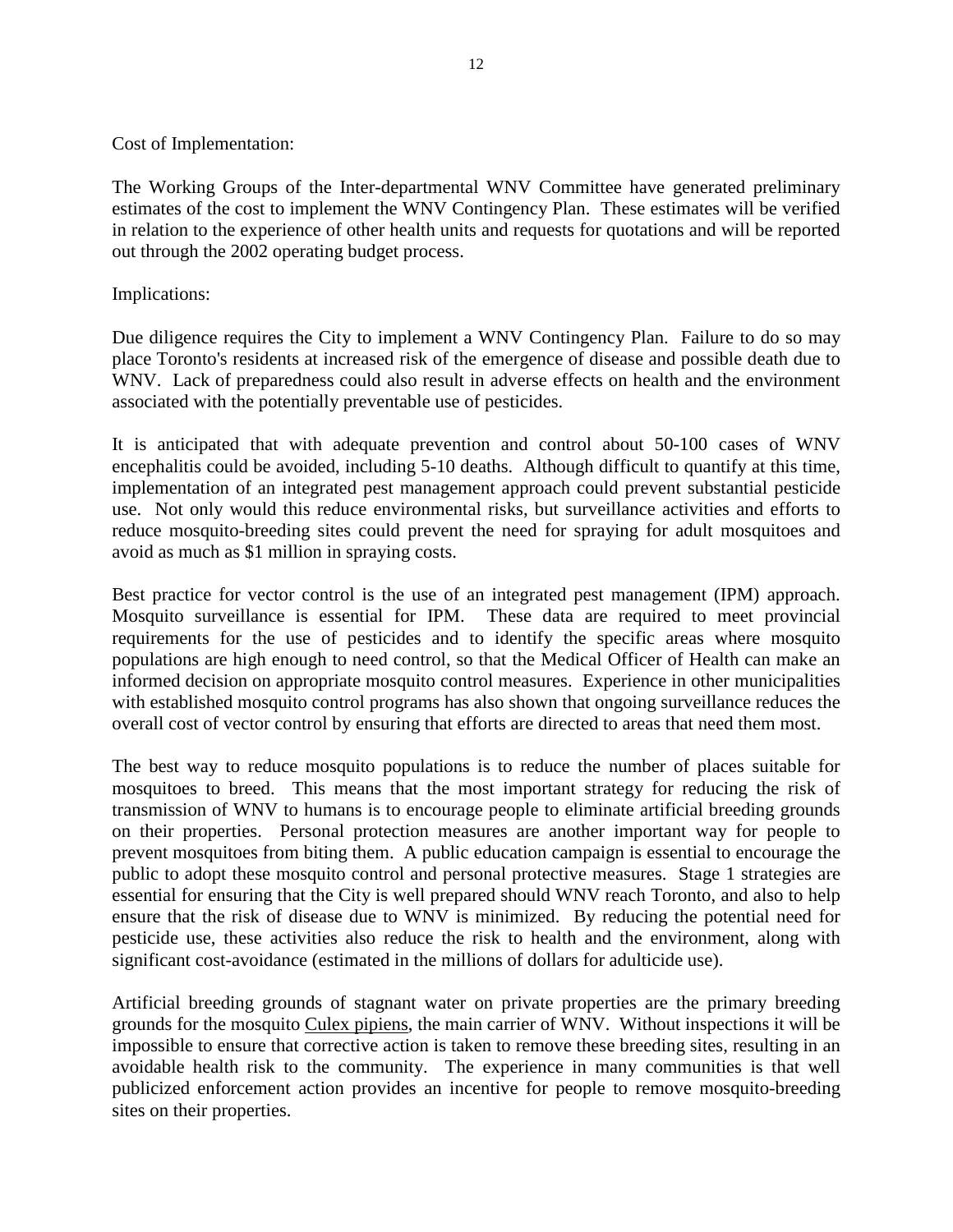Enhanced monitoring will be required to ensure Toronto Public Health is knowledgeable of areas with high numbers of mosquito vectors and to determine the appropriate corrective measures in areas where the virus is known to be active. Without this information, the City of Toronto will be unaware of the specific breeding sites that need to be controlled and unable to ensure that use of pesticides is minimized by focussing on the control of breeding sites. Toronto could easily find itself in a situation similar to that in New York City in 1999, where large areas of the city would need to be sprayed using pesticides. However, in 1999, New York City was caught by surprise. Toronto has the option of being better prepared.

#### Conclusions:

Full implementation of the proposed WNV Contingency Plan requires a one-time investment of \$42,000 for Interactive Voice Response (IVR) telephone technology for "Toronto Health Connection", the centralized client intake system used by Toronto Public Health to receive all public enquiries and referrals. The IVR upgrade will be used in future for a variety of applications that will improve efficiency and customer service within Toronto Public Health. This will be funded through internal reallocation and deferral of purchases within the approved 2001 Public Health Operating Budget for Information and Technology.

Program expenses will include printing for public education materials and temporary staffing (costs contingent upon actual disease levels and responses thereto). Health-related program expenses will be funded wherever possible through internal reallocations within the approved 2001 Public Health Operating Budget. Potential costs for project coordination remain unfunded at this time and will be included for consideration in the corporate 2002 budget submission.

The costs of the proposed WNV Contingency Plan will be reported through the 2002 operating budget process based on actual experience in Toronto and other municipalities. Any year-end budget shortfalls arising directly from WNV emergency preparedness will be reported through the Board of Health during the 2002 budget process. To date there is no commitment by the Province of Ontario to cover WNV Contingency Plan costs, either in whole or in part, for Toronto or other local health units.

The City of Toronto proposes a staged approach related to the degree of risk posed by WNV, which is consistent with provincial direction. The Plan has two main components: education and surveillance. The City's strategy emphasizes personal protective measures and the reduction of potential mosquito breeding sites. The City proposes to intensify its activities once the presence of the WNV is confirmed in adjacent health units or Toronto. The goal of the program is to limit the impact of WNV on human health, including the prevention of death, by reducing the number of breeding grounds for the mosquito vectors and detecting the presence of the WNV in the environment before humans are infected.

Due diligence requires that the City implement a WNV Contingency Plan. Failure to do so may place Toronto's residents at increased risk of the emergence of disease and possible death due to the West Nile virus (WNV). Lack of preparedness could also result in adverse effects on health and the environment associated with the potentially preventable use of pesticides. It is anticipated that with adequate prevention and control about 50-100 cases of WNV encephalitis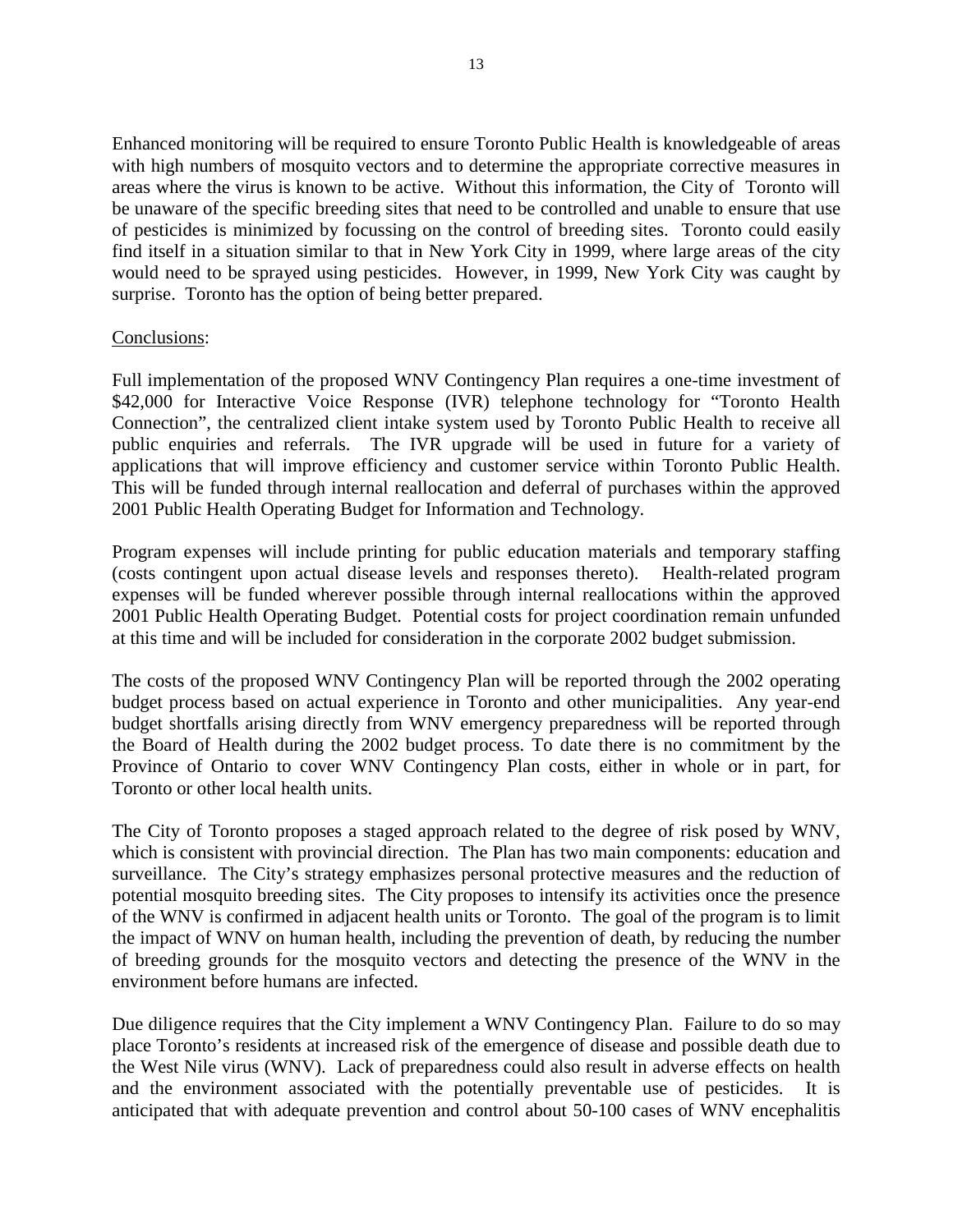could be avoided, including 5-10 deaths. Although difficult to quantify at this time, the avoidance or lower use of pesticides would result in cost avoidance (as much as \$ 1 million) and reduce health and environmental risk from the use of such pesticides. It also aims to achieve this goal in a manner that will minimize the use of pesticides and maximize the knowledge and cooperation of City businesses and residents in removing mosquito breeding grounds and practicing personal protective behaviours to reduce their risk.

Contact:

Ronald Macfarlane Research Consultant, Health Promotion and Environmental Protection Toronto Public Health Tel: (416) 338-8097 Fax (416) 392-7418 Email: [rmacfar3@city.toronto.on.ca](mailto:rmacfar3@city.toronto.on.ca)

Dr. Barbara Yaffe Director, Communicable Disease Control & Associate Medical Officer of Health Toronto Public Health Tel: (416) 392-7405 Fax: (416) 392-0713 Email: [byaffe@city.toronto.on.ca](mailto:byaffe@city.toronto.on.ca)

Dhule Basner

Dr. Sheela V. Basrur Medical Officer of Health

#### List of Attachments:

- Appendix 1: Correspondence between the Council of Ontario Medical Officers of Health and response from Ministry of Health and Long Term Care (2 letters)
- Appendix 2: Proposed Contingency Plan for the Prevention and Control of the West Nile Virus for the City of Toronto (WNV Contingency Plan)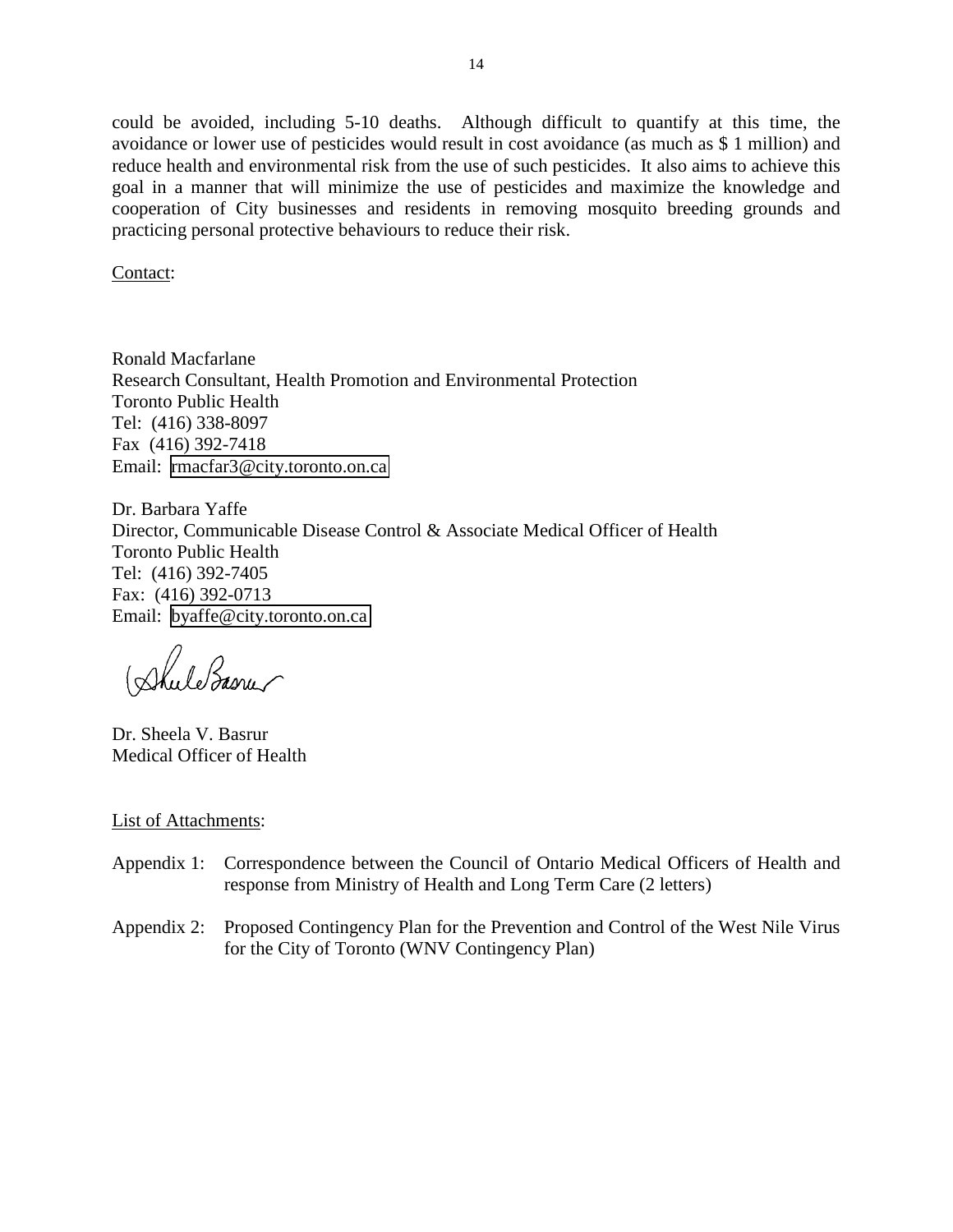#### Appendix 2

# PROPOSED CONTINGENCY PLAN FOR THE PREVENTION AND CONTROL OF THE WEST NILE VIRUS (WNV Contingency Plan) for the City of Toronto

## INTRODUCTION

The appearance of West Nile Virus in New York City in late 1999 and its rapid spread to other states in 2000 highlights the need for Toronto to prepare for the possible occurrence of West Nile Virus (WNV) or other arthropod-borne infections such as malaria, Eastern Equine Encephalitis, or St. Louis Encephalitis. Over the past several months, Toronto Public Health, in co-operation with other City departments and other public health units, has been engaged in an intensive planning effort to prepare for the possible emergence of WNV. Since WNV is only one of many possible arthropod-borne diseases that may pose a threat to health in Toronto in the future, the WNV Contingency Plan needs to lay the foundation for a long-term comprehensive approach to preventing arthropod-borne diseases in the City.

The City of Toronto's WNV Contingency Plan has three components: educational outreach, surveillance, and mosquito control. The goal of the program is to limit the impact of WNV on human health, including the prevention of death, by reducing the number of breeding grounds for the mosquito vectors and detecting the presence of the WNV in the environment before humans are infected.

The City of Toronto proposes a staged approach related to the degree of risk posed by WNV in the City that is consistent with Provincial direction:

Stage 1: Current situation where there is no evidence of WNV in Toronto or its vicinity. Stage 2: Confirmed presence of WNV in adjacent health units Stage 3: Confirmed presence of WNV in sentinel species (i.e. birds) in Toronto Stage 4: A case of WNV in humans in Toronto.

There are three main target audiences for educational outreach: the public, health care providers and City staff. The objectives of public education are:

- 1) to enhance surveillance activities by encouraging the reporting of dead birds;
- 2) to reduce mosquito breeding grounds by advising on ways to eliminate unwanted mosquito breeding sites around the home and business premises; and
- 3) to reduce the potential of the transmission of WNV to humans through the adoption of personal protective measures.

Health care providers will be informed on the detection and reporting of suspect WNV cases and on the appropriate advice to give to their patients. Special efforts will be made to target those providing services to the elderly who are at most risk of serious health effects due to WNV. Toronto Public Health will work with other City divisions and departments to ensure that staff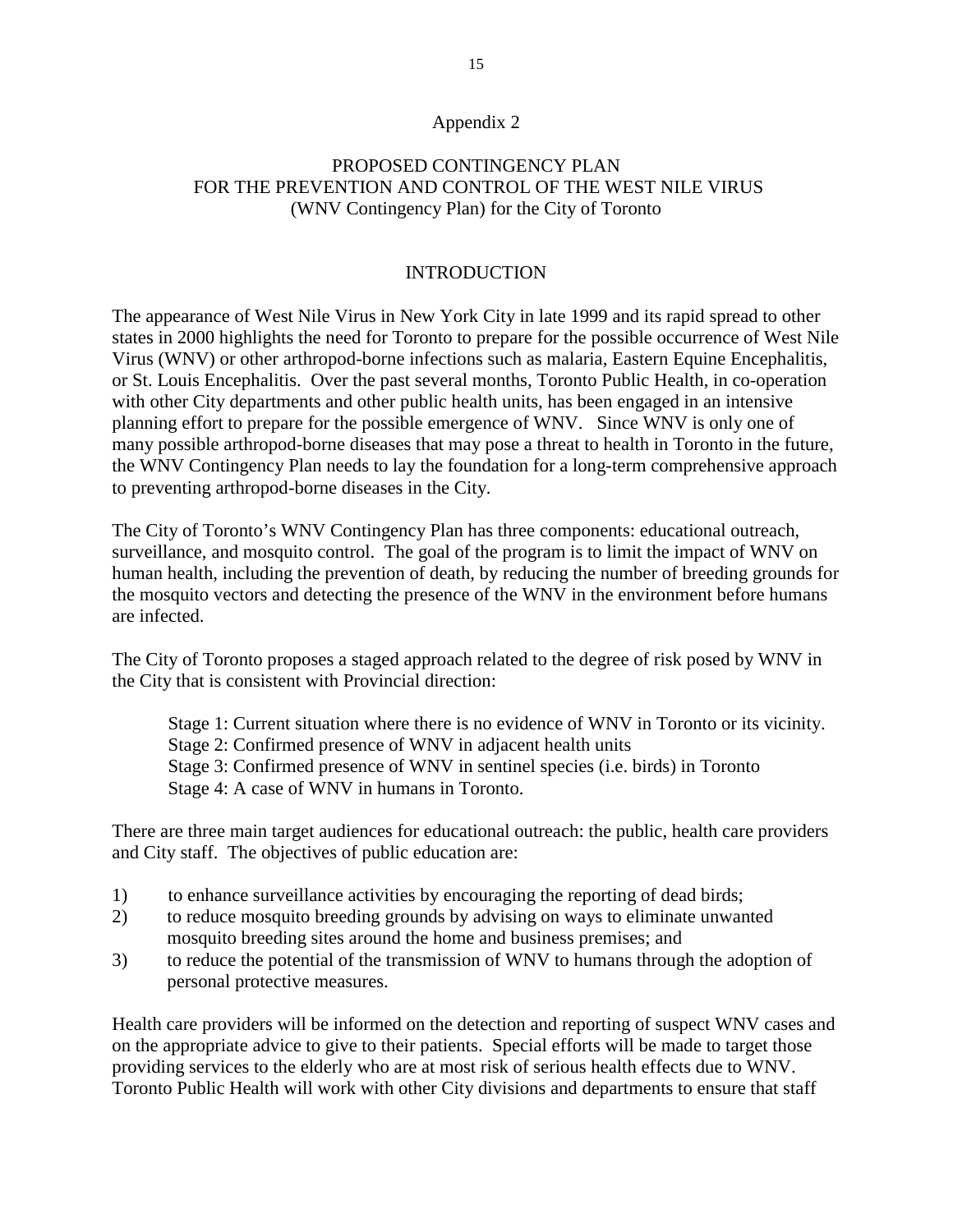are aware of WNV, appropriate ways to reduce their risks of exposure to WNV and ensure they provide the public with an accurate and consistent message.

There are three components to surveillance: dead bird surveillance, human surveillance and mosquito surveillance. The testing of dead crows and blue jays for WNV provides the best early warning of the presence of WNV. Bird surveillance data will then inform on areas where additional mosquito surveillance control measures will need to be undertaken. Human surveillance will assist in quick detection of potential human cases of WNV encephalitis and provide for swift intervention that will reduce the risk of death in the infected person and of further transmission to humans. Mosquito surveillance is an essential part of an integrated pest management (IPM) approach. It guides mosquito control activities to areas where they are most needed.

The City of Toronto does not have a mosquito control program at this time. Toronto Public Health supports an integrated pest management approach that will minimize the need for the use of pesticides. An effective WNV control program requires on-going commitment to surveillance activities and the capacity for instituting mosquito control activities when needed. Municipalities that have mosquito management programs have operational units dedicated to this function. Therefore, WNV and other arthropod-borne disease control will require substantial investment in a new function by the City. Activities proposed under the Plan will lay the foundation for such a program if necessary in the long-term.

Toronto Public Health will evaluate the continued risk of WNV in Toronto and the effectiveness of the prevention and control measures in collaboration with other public health units and provincial and federal levels of government as much as possible. The City will then determine the need for any modification of activities including the potential institution of a long-term mosquito management program for the City.

# PROPOSED ACTIVITIES

Table 1 provides a summary of the proposed activities for educational outreach, surveillance and mosquito control at each of the four stages.

# STAGE 1: No evidence of WNV in Toronto or its vicinity

# A) Educational Outreach

- (1) Toronto Public Health and other appropriate City Departments will enhance WNV information on the City's website and keep it up-to-date. This will help to inform the public about ways to reduce mosquito breeding sites around the home, how to reduce the risk of exposure to disease, and how to report dead birds.
- (2) Toronto Public Health will establish an information line for WNV enquiries.
- (3) Toronto Public Health and other departments will encourage the Toronto news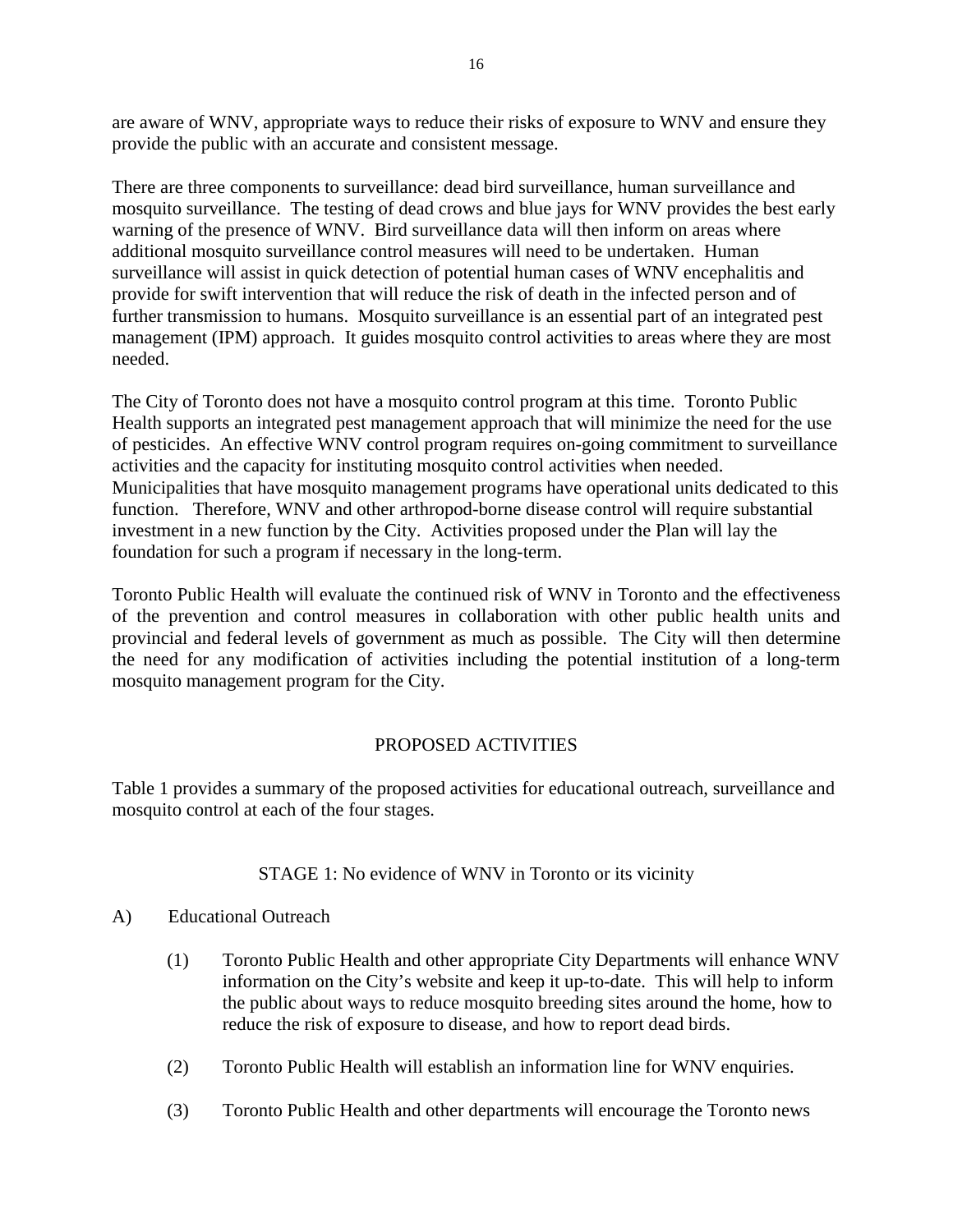media to provide information to the public on ways to reduce mosquito-breeding sites around the home, how to reduce the risk of exposure to disease, and how to report dead birds.

- (4) Toronto Public Health will develop fact sheets for distribution to communitybased organizations, councillors, schools, senior citizen facilities, libraries, recreational and community centres, and other organizations within the City.
- (5) Information on WNV, ways to reduce mosquito breeding sites and personal protective measures will be included in various City publications such as Water Watch, staff newsletters, etc.
- (6) In response to public enquiries and reports of standing water, Toronto Public Health will mail fact sheets on elimination of mosquito breeding grounds around homes and other premises.
- (7) Toronto Public Health staff will contact the hospitals in the City to discuss the diagnosis and reporting of WNV.
- (8) Toronto Public Health will provide information to practising physicians in Toronto on WNV, its diagnosis, reporting and precautions that can be taken to prevent infection.
- (9) In-service training will be provided for staff in various city departments, for example those responsible for maintenance of city properties, parks, storm water management, and care of the elderly.
- B) Surveillance

# *Dead bird surveillance:*

- (1) Toronto Public Health will collaborate with the federal and provincial governments by collecting and sending dead crows and blue jays to the Canadian Co-operative Wildlife Health Centre for WNV analysis.
- (2) Toronto Public Health will record reported fatalities among crows and blue jays and analyse data for potential mortality clusters.
- (3) Toronto Parks and Recreation will assist in the collection of dead birds and will identify partners such as wildlife rehabilitation or wildlife conservation organizations, bird watching communities and other organizations to assist in dead bird surveillance efforts.
- (4) Protocols for the collection of dead birds reported by the public will be developed, including the use of an automated voice system and the Internet.

Human surveillance: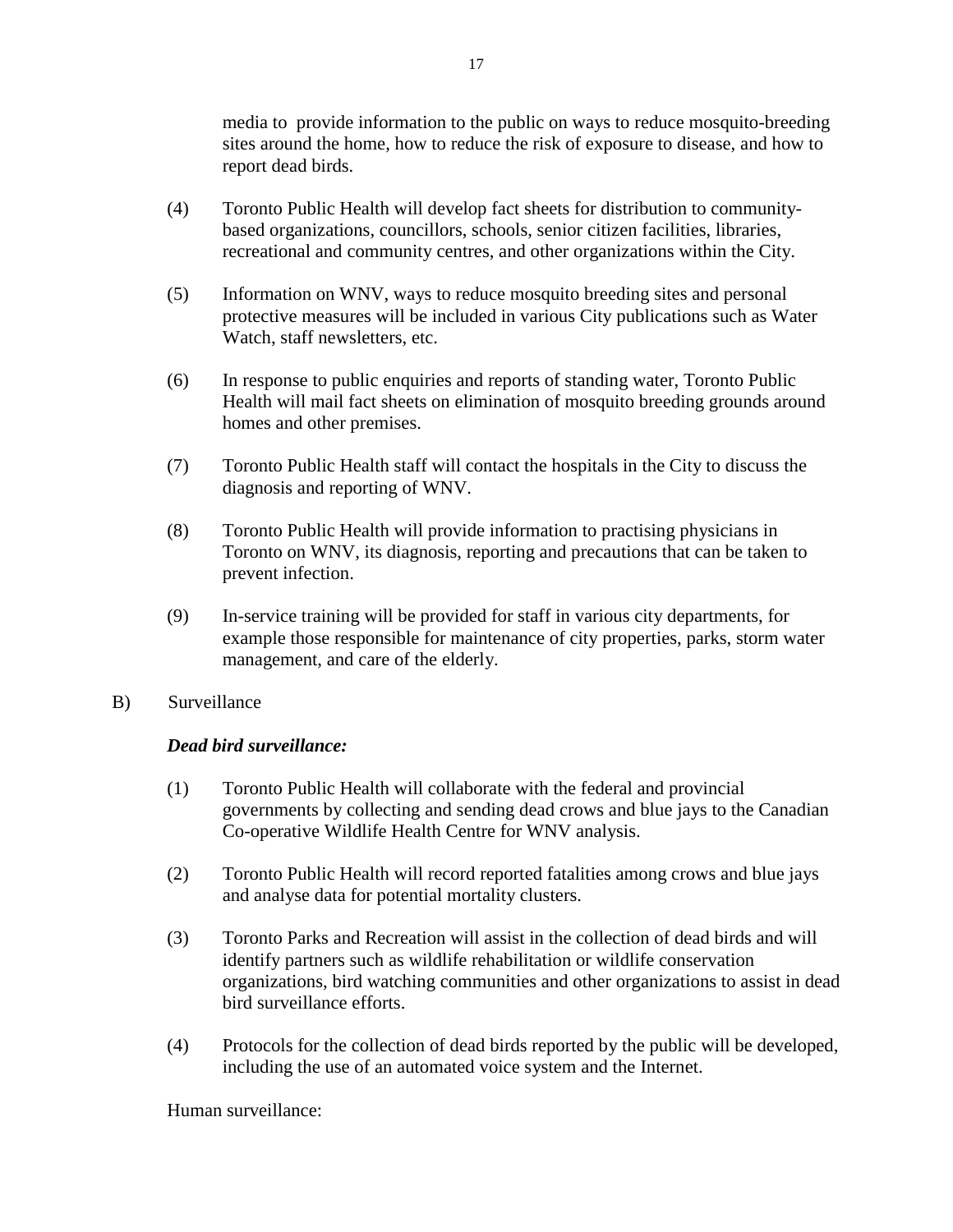(1) Human surveillance data will be collected and analyzed for clusters which may indicate areas of higher risk of WNV transmission.

## *Mosquito surveillance:*

- (1) Reporting of standing water complaints on private property to Toronto Health Connection, and identification of potential mosquito breeding sites on City-owned properties.
- (2) A survey of mosquito larvae in storm water catch basins and other areas will be initiated.
- (3) An adult mosquito survey will be started using traps on selected City properties.
- C) Mosquito Control
	- (1) City Departments will be encouraged to eliminate artificial breeding sites on city-owned properties.
	- (2) In response to reports of standing water, educational materials will be provided to residences and businesses with information on how to eliminate and avoid creation of artificial breeding sites on their properties.

## STAGE 2: Confirmed presence of WNV in adjacent health units

As in Stage 1, plus:

- A) Educational Outreach
	- (1) Toronto Public Health will enhance public education activities, including expanded capacity for responding to WNV enquiries.
	- (2) Toronto Public Health will enhance its educational outreach to hospitals, physicians and care-givers.
	- (3) Broadcast message to staff to advise them of the change in stage.
- B) Surveillance
	- (1) Weekly contact with designated medical staff in Toronto hospitals to collect information on potential human cases.
	- (2) Standing water complaints will be investigated to confirm their mosquito breeding status.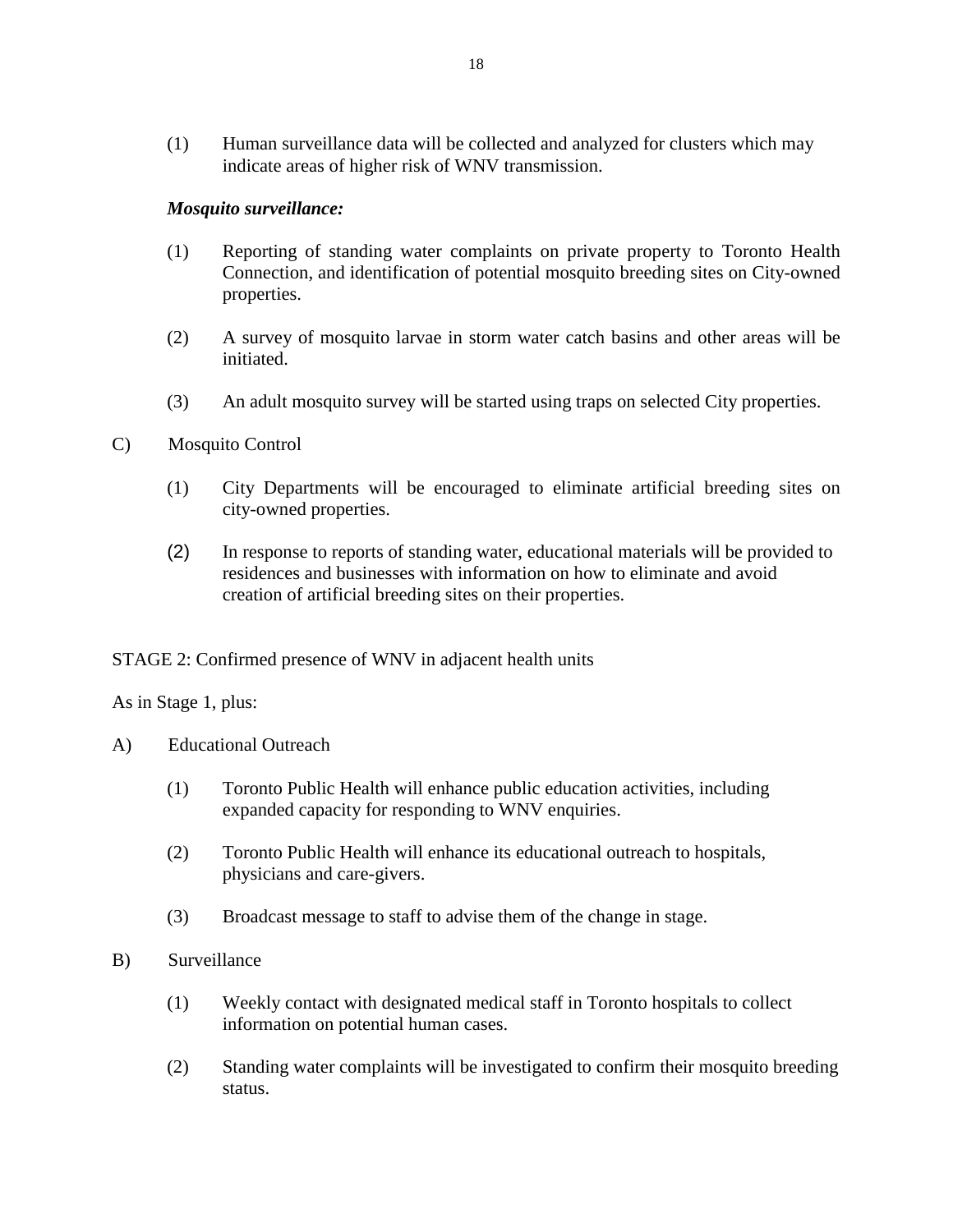- C) Mosquito Control
	- (1) Owners of properties where artificial mosquito-breeding sites are found will be directed to eliminate them.

STAGE 3: Confirmed presence of WNV in sentinel species in Toronto

As in Stage 2, plus:

- A) Educational Outreach
	- (1) Enhanced distribution of information to the public.
- B) Surveillance
	- (1) Intensification of adult mosquito and larvae surveillance in a 1.5 km radius around the site where a WNV positive bird was found, including mapping of potential breeding sites.
	- (2) Active investigation of standing water as potential breeding sites on City-owned properties.
- C) Mosquito Control
	- (1) Increased enforcement of elimination of artificial mosquito breeding sites, especially in areas within a 1.5 km radius of the site where a WNV positive bird was found.
	- (2) The MOH will evaluate the need for additional control measures.

#### STAGE 4: A case of WNV in humans in Toronto

As in Stage 3, plus:

- B) Surveillance
	- (1) Epidemiological investigation.
	- (2) Increased mosquito surveillance across the City.
- C) Mosquito Control
	- (1) The Medical Officer of Health will evaluate the need for additional control measures including the potential use of pesticides.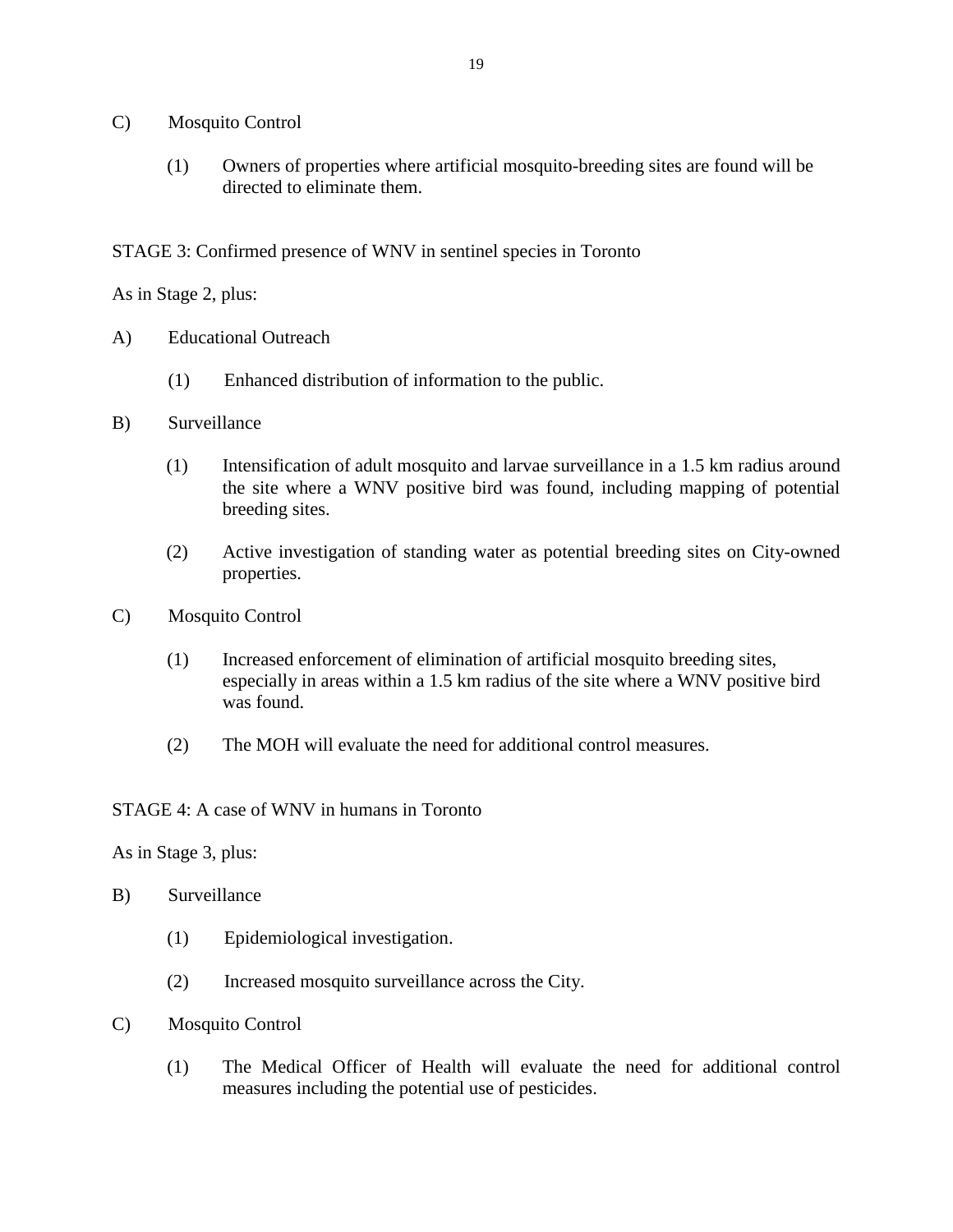# RATIONALE FOR PLAN

## A) Educational Outreach

## **Objectives**

- 1) To improve the public's awareness of the risk for arthropod-borne diseases and personal protective measures.
- 2) To encourage the public to report dead birds
- 3) To encourage the public to eliminate potential mosquito breeding sites.
- 4) To enhance knowledge of arthropod-borne diseases among health care professionals and to gain their cooperation in surveillance for arthropod-borne diseases.
- 5) To provide City staff with the necessary knowledge to address mosquito problems on City properties, ensure that workers are aware of the necessary precautions to take, and pick up dead birds safely.

# **Background**

Culex pipiens, the primary vector for West Nile virus, is one of the most common mosquitoes found in urban and suburban areas. The female is a quick breeder and uses sites with standing water and decaying organic materials to lay her eggs. Prime breeding habitats include: discarded tires; unwashed bird baths; clogged rain gutters; plastic wading pools; pots and pans of standing water; inactive swimming pools; and storm water catch basins. The City does not have the capacity to remove all these potential mosquito habitats. Comprehensive public education and outreach to encourage residents to ameliorate sources of standing water can have an important impact on the number of mosquitoes in the City. Informing the public of how they can reduce mosquito-breeding sites on their premises is critical for the effective control of mosquitoes in the City.

There is likely to be concern about mosquitoes breeding in parks and natural areas. Not all mosquitoes pose the same risk to human health, and those that breed closer to home are more likely to be involved in the transmission of the WNV to humans. It will be important to make people realize that mosquitoes are part of the ecosystem and of the need to use personal protective measures when they venture into areas that may harbour large numbers of mosquitoes.

The City is collaborating with the federal and provincial governments on a dead bird surveillance program. Toronto Public Health will collect data on dead crows and blue jays found in the City and send selected birds to the Canadian Co-operative Wildlife Health Centre in Guelph for analysis. A public education campaign will be needed to encourage the public to report dead birds.

Many people will approach their health care providers for information on WNV. It will be necessary to ensure that health professionals are able to accurately answer these queries. As well, physicians will need to be aware of the early signs and symptoms of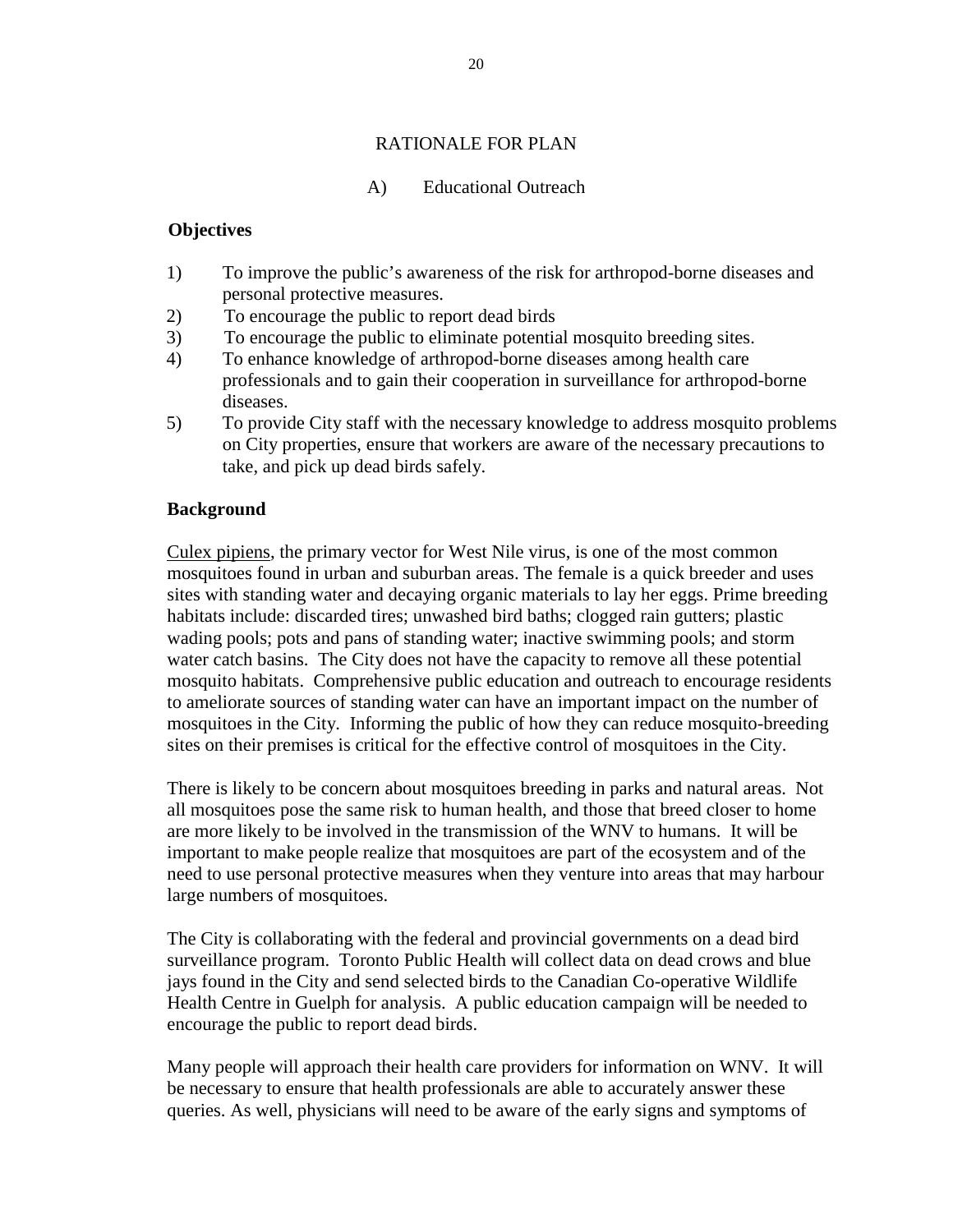WNV infection so that patients can get prompt and relevant treatment and cases are reported to the Medical Officer of Health. Given that the elderly are at increased risk from the ill effects of WNV, special attention has to be given to the education of their caregivers regarding measures that can be taken to reduce risk of exposure to WNV. Toronto Public Health will also approach hospitals to make sure that they are aware of their responsibility to report suspect and confirmed cases of West Nile encephalitis to the Medical Officer of Health.

There is also a need for outreach to city staff. The City will need to ensure that it does not have unwarranted mosquito breeding sites on its properties. Staff involved in the maintenance of city properties will have to be made aware of their responsibility to reduce mosquito-breeding sites. City workers, especially outside workers, will need information on appropriate protection measures and instructions on how to participate in the dead bird surveillance program. As well, staff will need to be informed on the WNV and mosquito control measures so that a consistent message reaches the public. Staff will be kept informed of new developments through e-mail broadcast messages and internal news releases.

As a first step to address enquiries, Toronto Public Health has created a web page for West Nile Virus on the City's Internet site and developed fact sheets for internal and public distribution. As well, it has instituted a single enquiry number for questions on WNV, including an automated system to provide answers to frequently asked questions and to collect reports of dead birds and standing water.

B) Surveillance

# **Objectives**

- 1) To provide an early-warning of the presence of WNV in Toronto before it is detected in humans and to provide an opportunity for early intervention that will prevent or reduce the risk of human disease.
- 2) To quickly detect potential human cases of WNV encephalitis and provide for swift intervention that will reduce the risk of death in the infected person and of further transmission to humans.
- 3) To provide background data on mosquito populations in Toronto to enable the City to evaluate the need for a mosquito management program and minimize pesticide use.

## Background

# *Dead Bird Surveillance*

In 2000, the federal and provincial governments set up a WNV surveillance program using sentinel chickens, mosquito traps and dead bird surveillance. Toronto Public Health participated in the dead bird surveillance activities by receiving reports of dead birds from the public, collecting bird specimens and sending these to the Canadian Co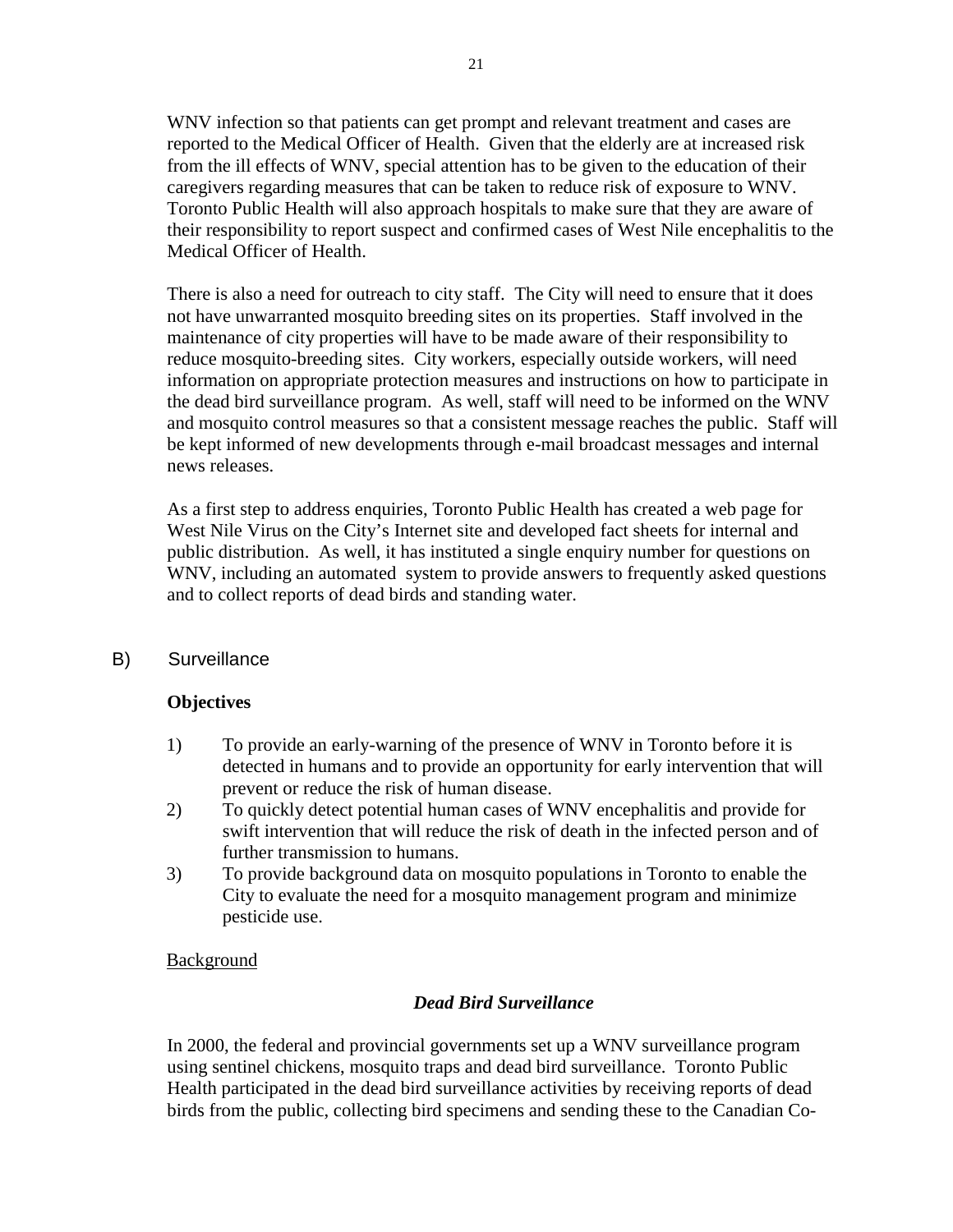operative Wildlife Health Centre (CCWHC) in Guelph for analysis at the National Microbiology Laboratory. None of the birds collected in 2000 in Canada tested positive for WNV.

Birds are the main host for the WNV. The United States experience suggests that an increase in mortality in birds, especially those of the crow family (corvids), can be an early indicator of WNV activity in an area. Therefore, for 2001, the federal and provincial governments will focus WNV surveillance on the collection and analysis of corvids. Toronto Public Health will continue to contribute to these efforts by sending reports of sightings of dead crows and jays. City outdoor workers and the public will be encouraged to report dead birds to Toronto Public Health. The birds will be collected and selected specimens will sent to CCWHC for analysis. These surveillance activities will enable Toronto Public Health to better assess the risk of WNV in Toronto and the need to take corrective measures.

In case there is a sudden increase in the reports of dead birds or a potential local die-off, surveillance activities will be intensified in the area(s) of concern. Data on areas where crows are nesting and roosting can help identify areas where the City should look out for dead crows. City Parks staff, Toronto Regional Conservation Authority staff, volunteers and naturalists can make an important contribution to this effort.

#### *Human surveillance*

Viral encephalitis and meningitis are reportable diseases in Ontario. Most cases of encephalitis are initially diagnosed by health care providers based on a set of clinical criteria and subsequently confirmed when a laboratory test for a viral cause is positive. Toronto Public Health will work with Toronto hospitals and physicians to ensure rapid and effective reporting of suspect WNV cases. Early detection of WNV in humans will facilitate enhanced care of the persons affected.

## *Mosquito surveillance*

The risk of mosquito-borne disease depends on both the total number of mosquitoes capable of transmitting a virus and the percentage of mosquitoes with the virus. Collecting that information for larval and adult mosquitoes is important to ensure that appropriate control activities are instituted. Larval surveillance can provide information on expected adult mosquito density and areas where efforts to eliminate mosquitoes at their source should be targeted. Adult mosquito surveillance and viral testing provide early predictive information about the potential for a disease outbreak. Mosquito surveillance is an essential component of an integrated pest management (IPM) approach to mosquito control. Identifying the specific areas where mosquitoes are a problem helps focus control activities where they are most needed, thus ensuring that the measures taken are more cost effective and less damaging to the environment.

The City of Toronto does not presently have a mosquito management programme. Since WNV is transmitted from birds to humans by the mosquito, there may be a need to institute a mosquito control programme. However, to evaluate the need for such a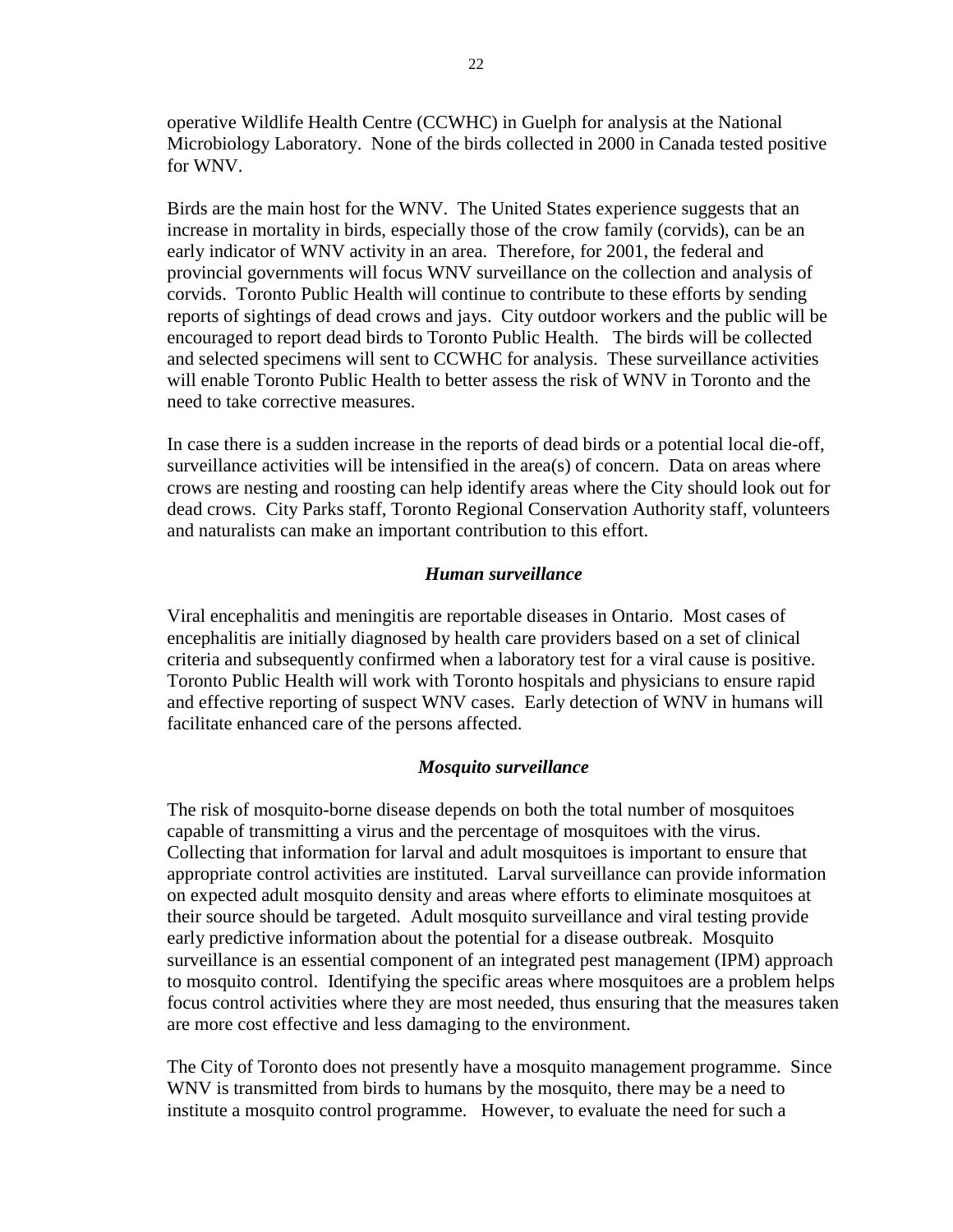programme and to ensure that it is effective, the City will need data on potential breeding sites and the number and types of mosquitoes at these sites. The City will therefore begin to identify potential sites of concern and monitor selected sites for mosquito larvae and adults. It will also be important to outline sensitive natural areas that should not be subject to mosquito control measures.

#### C) Mosquito Control

Integrated pest management uses a hierarchy of methods to reduce mosquito populations in areas where surveillance activities have indicated the potential for unacceptably high numbers of mosquitoes. The first option is to reduce the number of mosquito breeding sites. As mosquitoes that breed closer to where people live are more likely to be involved in the transmission of WNV to humans, breeding sites of greatest concern are small pools of water that can form around homes, business properties and on unattended lands rather than natural habitats such as natural streams and wetlands. Mosquito control will therefore depend on reduction of mosquito breeding sites by the City's own efforts on City-owned lands and by the private sector and the public on their properties.

If source reduction activities are not sufficient to keep mosquito populations below levels of concern, the Medical Officer of Health will assess the need to control mosquito larvae in selected areas of the City.

|         | <b>Educational Outreach</b>                                                                                                                                                                                                                                                                                                                                                                                                                                            |                                                                                                                                              | Mosquito                                                                                                                          |                                                                                                                                                                                                                                                                                                                                    |                                                                                                                                                                                                                     |
|---------|------------------------------------------------------------------------------------------------------------------------------------------------------------------------------------------------------------------------------------------------------------------------------------------------------------------------------------------------------------------------------------------------------------------------------------------------------------------------|----------------------------------------------------------------------------------------------------------------------------------------------|-----------------------------------------------------------------------------------------------------------------------------------|------------------------------------------------------------------------------------------------------------------------------------------------------------------------------------------------------------------------------------------------------------------------------------------------------------------------------------|---------------------------------------------------------------------------------------------------------------------------------------------------------------------------------------------------------------------|
|         |                                                                                                                                                                                                                                                                                                                                                                                                                                                                        | Dead Bird                                                                                                                                    | Human                                                                                                                             | Mosquito                                                                                                                                                                                                                                                                                                                           | Control                                                                                                                                                                                                             |
|         |                                                                                                                                                                                                                                                                                                                                                                                                                                                                        |                                                                                                                                              |                                                                                                                                   |                                                                                                                                                                                                                                                                                                                                    |                                                                                                                                                                                                                     |
| Stage 1 | Public enquiries phone<br>$\bullet$<br>line (Toronto Health<br>Connection)<br>Website<br>Fact sheets<br>$\bullet$<br>News releases<br>٠<br>Inclusion of<br>information in City-<br>produced publications<br>Distribution of<br>information to<br>councillors, City staff,<br>City departments, other<br>organizations<br>Distribution of<br>information in response<br>to standing water<br>complaints<br>Staff training<br>Outreach to hospitals<br>and physicians in | Recording<br>$\bullet$<br>reports of<br>dead birds<br>Collection<br>of dead<br>birds and<br>shipment to<br>laboratory<br>for WNV<br>analysis | Enhanced<br>$\bullet$<br>passive<br>surveillance:<br>reports of<br>suspect WNV<br>cases to the<br>Medical<br>Officer of<br>Health | Reporting of<br>$\bullet$<br>standing water<br>to TPH<br>Identificatio<br>n of potential<br>breeding sites<br>on City-owned<br>properties<br>Mosquito<br>larvae survey<br>in storm water<br>catch basins<br>Adult<br>mosquito<br>survey on<br>selected City<br>properties<br>Developme<br>nt of a data<br>management<br>system for | In response<br>$\bullet$<br>to reports of<br>standing water,<br>provide<br>information on<br>source<br>reduction<br>City staff<br>address<br>potential<br>mosquito<br>breeding sites<br>on City-owned<br>properties |

Table 1 WNV Contingency Plan for the City of Toronto - Summary